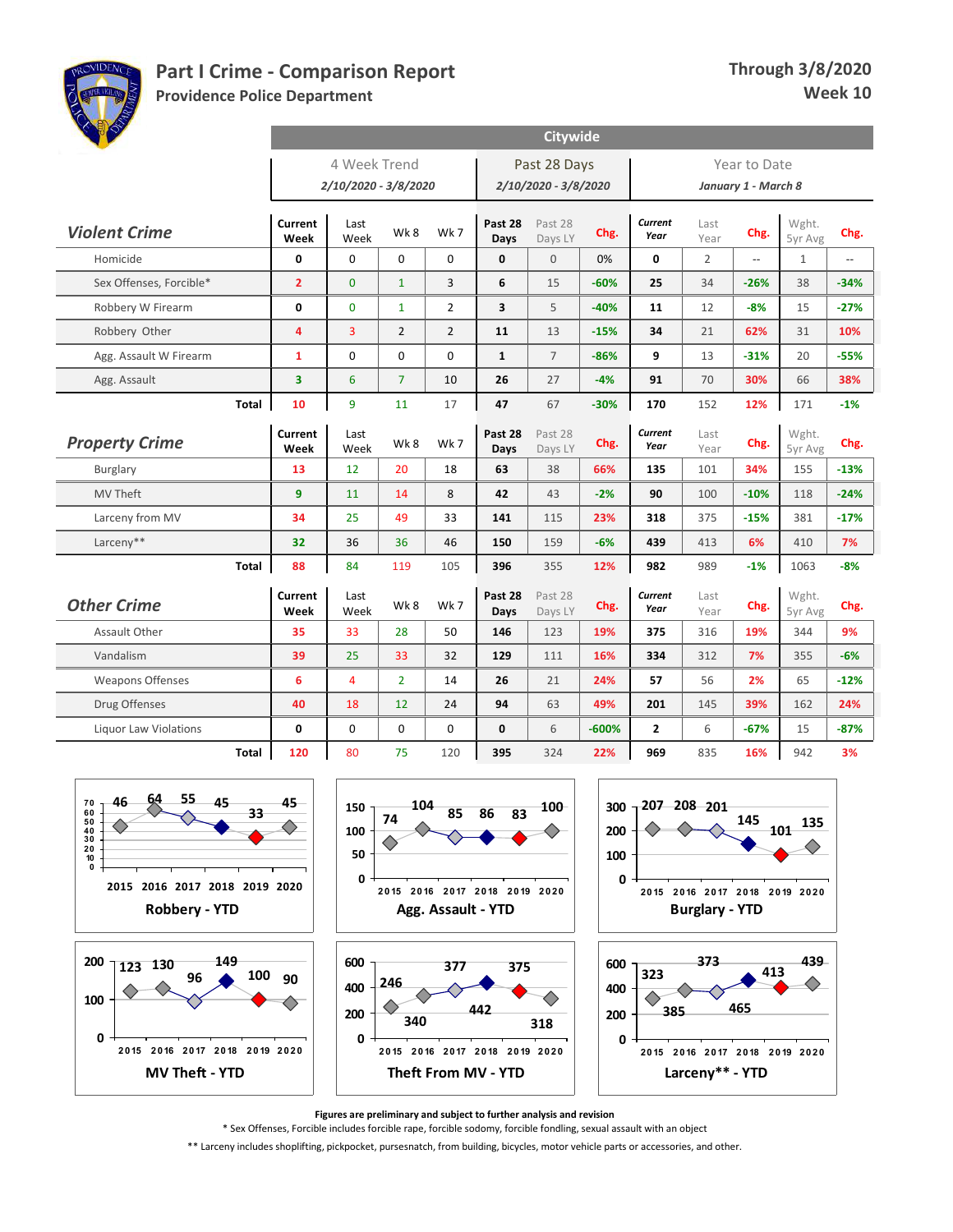

**Providence Police Department**

| <b>Collage Collapse</b>      |                        |                      |                |                |                         | <b>District 1</b>    |                          |                 |              |                     |                  |                                               |
|------------------------------|------------------------|----------------------|----------------|----------------|-------------------------|----------------------|--------------------------|-----------------|--------------|---------------------|------------------|-----------------------------------------------|
|                              |                        | 4 Week Trend         |                |                |                         | Past 28 Days         |                          |                 | Year to Date |                     |                  |                                               |
|                              |                        | 2/10/2020 - 3/8/2020 |                |                |                         | 2/10/2020 - 3/8/2020 |                          |                 |              | January 1 - March 8 |                  |                                               |
| <b>Violent Crime</b>         | <b>Current</b><br>Week | Last<br>Week         | Wk8            | Wk7            | Past 28<br>Days         | Past 28<br>Days LY   | Chg.                     | Current<br>Year | Last<br>Year | Chg.                | Wght.<br>5yr Avg | Chg.                                          |
| Homicide                     | 0                      | $\Omega$             | $\Omega$       | $\Omega$       | $\mathbf{0}$            | $\Omega$             | $\overline{\phantom{a}}$ | $\mathbf{0}$    | $\Omega$     | 0%                  | $\overline{0}$   | $\mathord{\hspace{1pt}\text{--}\hspace{1pt}}$ |
| Sex Offenses, Forcible*      | 0                      | $\mathbf{0}$         | $\Omega$       | 0              | $\mathbf 0$             | $\mathbf{1}$         | $\overline{\phantom{a}}$ | $\mathbf 0$     | 3            | $-100%$             | 3                | $\overline{\phantom{a}}$                      |
| Robbery Other                | $\mathbf{1}$           | $\mathbf{1}$         | $\mathbf 0$    | 0              | $\overline{2}$          | $\overline{2}$       | 0%                       | 5               | 3            | 67%                 | 3                | 67%                                           |
| Robbery W Firearm            | $\mathbf 0$            | $\Omega$             | $\Omega$       | $\mathbf{0}$   | $\mathbf{0}$            | $\Omega$             | $\overline{\phantom{a}}$ | $\mathbf{0}$    | $\Omega$     | 0%                  | $\overline{0}$   | $\overline{\phantom{a}}$                      |
| Agg. Assault                 | 0                      | $\mathbf 0$          | $\overline{0}$ | $\overline{2}$ | $\overline{2}$          | $\mathbf{1}$         | 100%                     | 8               | 5            | 60%                 | 5                | 60%                                           |
| Agg. Assault W Firearm       | 0                      | $\mathbf{0}$         | $\mathbf{0}$   | $\mathbf 0$    | $\mathbf{0}$            | $\mathbf{0}$         | $\overline{\phantom{a}}$ | $\mathbf{0}$    | $\Omega$     | 0%                  | $\mathbf{1}$     | $\overline{\phantom{a}}$                      |
| Total                        | $\mathbf{1}$           | $\mathbf{1}$         | $\overline{0}$ | $\overline{2}$ | $\overline{a}$          | $\overline{4}$       | 0%                       | 13              | 11           | 18%                 | 12               | 8%                                            |
| <b>Property Crime</b>        | Current<br>Week        | Last<br>Week         | Wk8            | Wk7            | Past 28<br>Days         | Past 28<br>Days LY   | Chg.                     | Current<br>Year | Last<br>Year | Chg.                | Wght.<br>5yr Avg | Chg.                                          |
| <b>Burglary</b>              | 0                      | $\mathbf{0}$         | $\mathbf{1}$   | $\mathbf{1}$   | $\overline{2}$          | $\mathbf{1}$         | 100%                     | 6               | 3            | 100%                | $\overline{2}$   | 200%                                          |
| <b>MV Theft</b>              | $\mathbf{1}$           | $\mathbf{1}$         | $\mathbf{1}$   | $\Omega$       | $\overline{\mathbf{3}}$ | $\overline{4}$       | $-25%$                   | $\overline{7}$  | 10           | $-30%$              | 9                | $-22%$                                        |
| Larceny from MV              | 4                      | $\overline{2}$       | $\overline{4}$ | 4              | 14                      | 6                    | 133%                     | 26              | 29           | $-10%$              | 34               | $-24%$                                        |
| Larceny**                    | 8                      | 8                    | 8              | 12             | 36                      | 33                   | 9%                       | 113             | 77           | 47%                 | 74               | 53%                                           |
| <b>Total</b>                 | 13                     | 11                   | 14             | 17             | 55                      | 44                   | 25%                      | 152             | 119          | 28%                 | 118              | 29%                                           |
| <b>Other Crime</b>           | Current<br>Week        | Last<br>Week         | Wk8            | Wk 7           | Past 28<br>Days         | Past 28<br>Days LY   | Chg.                     | Current<br>Year | Last<br>Year | Chg.                | Wght.<br>5yr Avg | Chg.                                          |
| Assault Other                | 3                      | 5                    | $\mathbf{1}$   | $\overline{2}$ | 11                      | $\mathsf g$          | 22%                      | 31              | 25           | 24%                 | 34               | $-9%$                                         |
| Vandalism                    | 3                      | $\mathbf{1}$         | 6              | 3              | 13                      | 6                    | 117%                     | 31              | 14           | 121%                | 24               | 29%                                           |
| Drug Offenses                | $\mathbf{1}$           | $\Omega$             | $\Omega$       | $\overline{4}$ | 5                       | $\overline{2}$       | 150%                     | 8               | 6            | 33%                 | 12               | $-33%$                                        |
| <b>Weapons Offenses</b>      | 0                      | $\mathbf{0}$         | $\overline{0}$ | $\overline{2}$ | $\overline{2}$          | $\mathbf{0}$         | --                       | 4               | 3            | 33%                 | 5                | $-20%$                                        |
| <b>Liquor Law Violations</b> | 0                      | 0                    | 0              | 0              | $\mathbf{0}$            | $\mathbf{0}$         | $\overline{\phantom{a}}$ | $\mathbf{0}$    | $\mathbf 0$  | 0%                  | 3                | $\overline{\phantom{a}}$                      |
| <b>Total</b>                 | $\overline{7}$         | 6                    | $\overline{7}$ | 11             | 31                      | 17                   | 82%                      | 74              | 48           | 54%                 | 78               | $-5%$                                         |
|                              |                        |                      |                |                |                         |                      |                          |                 |              |                     |                  |                                               |









**Figures are preliminary and subject to further analysis and revision**

\* Sex Offenses, Forcible includes forcible rape, forcible sodomy, forcible fondling, sexual assault with an object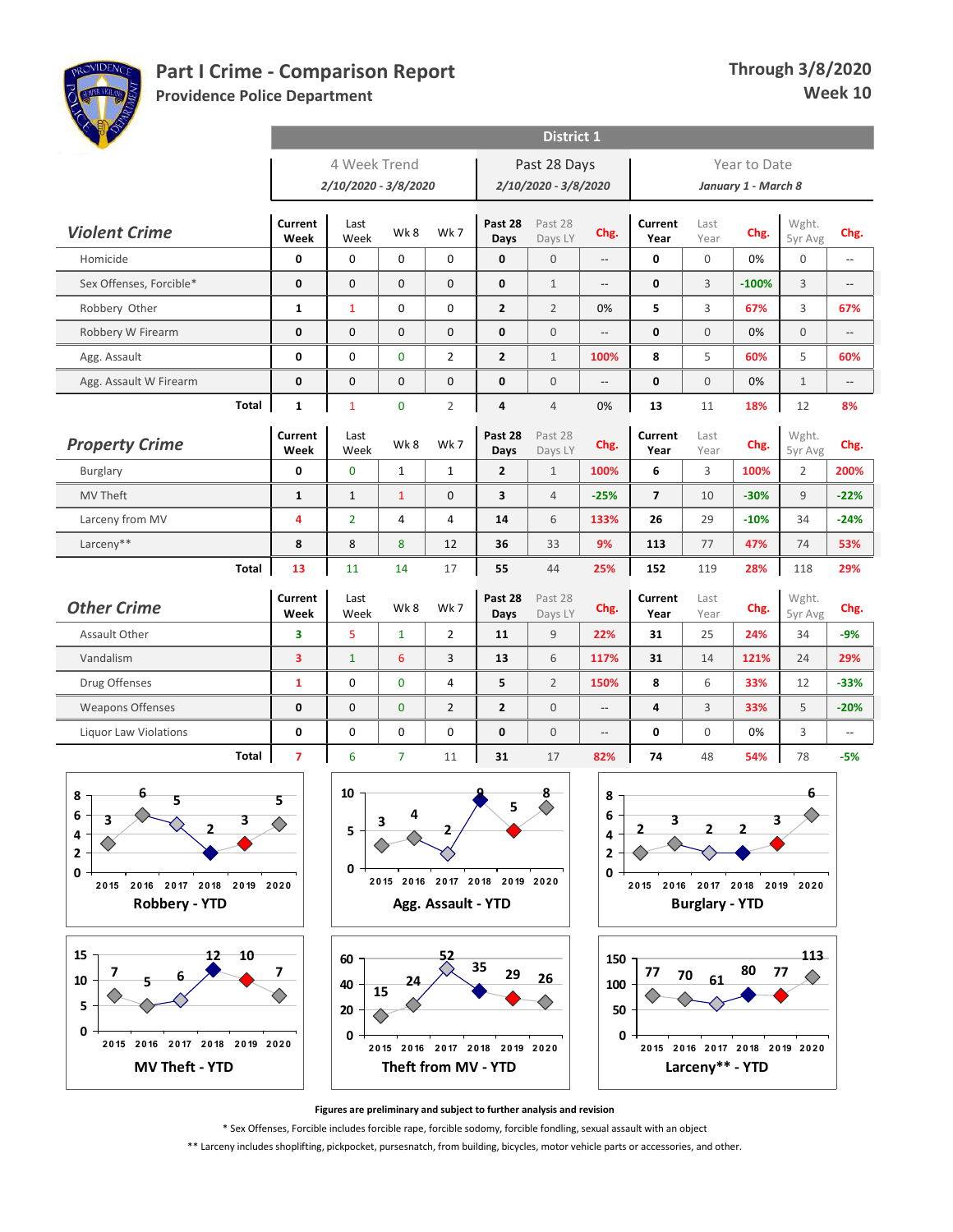

**MV Theft - YTD**

**2 0 15 2 0 16 2 0 17 2 0 18 2 0 19 2 0 2 0**

# **Part I Crime - Comparison Report**

**Providence Police Department**

| <b>BASE</b>                                           |                 |                      |                               |                    |                               | <b>District 2</b>    |                          |                               |                       |                     |                  |                          |
|-------------------------------------------------------|-----------------|----------------------|-------------------------------|--------------------|-------------------------------|----------------------|--------------------------|-------------------------------|-----------------------|---------------------|------------------|--------------------------|
|                                                       |                 | 4 Week Trend         |                               |                    |                               | Past 28 Days         |                          |                               |                       | Year to Date        |                  |                          |
|                                                       |                 | 2/10/2020 - 3/8/2020 |                               |                    |                               | 2/10/2020 - 3/8/2020 |                          |                               |                       | January 1 - March 8 |                  |                          |
| <b>Violent Crime</b>                                  | Current<br>Week | Last<br>Week         | Wk8                           | Wk 7               | Past 28<br>Days               | Past 28<br>Days LY   | Chg.                     | Current<br>Year               | Last<br>Year          | Chg.                | Wght.<br>5yr Avg | Chg.                     |
| Homicide                                              | 0               | $\mathbf 0$          | $\mathbf 0$                   | 0                  | 0                             | $\mathbf{0}$         | Щ,                       | 0                             | $\mathbf 0$           | 0%                  | $\boldsymbol{0}$ | $\overline{\phantom{a}}$ |
| Sex Offenses, Forcible*                               | 0               | $\mathbf{0}$         | $\mathbf{1}$                  | $\mathbf{1}$       | $\overline{2}$                | $\mathbf{0}$         | --                       | 4                             | $\overline{2}$        | 100%                | $\overline{7}$   | $-43%$                   |
| Robbery Other                                         | 1               | $\mathbf{1}$         | $\mathbf{0}$                  | $\mathbf{1}$       | 3                             | $\overline{2}$       | 50%                      | 6                             | 3                     | 100%                | 5                | 20%                      |
| Robbery W Firearm                                     | 0               | $\mathbf{0}$         | $\mathbf{0}$                  | 0                  | $\mathbf 0$                   | $\mathbf{0}$         | $\overline{\phantom{a}}$ | $\mathbf 0$                   | 3                     | $-100%$             | 3                | $\overline{\phantom{a}}$ |
| Agg. Assault                                          | 0               | $\mathbf{0}$         | $\mathbf{1}$                  | $\mathbf{1}$       | $\overline{2}$                | 8                    | $-75%$                   | 15                            | 12                    | 25%                 | 11               | 36%                      |
| Agg. Assault W Firearm                                | 0               | $\mathbf 0$          | $\mathbf 0$                   | 0                  | $\mathbf 0$                   | $\overline{2}$       | Ξ.                       | 0                             | $\overline{2}$        | $-100%$             | 6                | $\overline{\phantom{a}}$ |
| Total                                                 | 1               | $\mathbf{1}$         | $\overline{2}$                | 3                  | $\overline{7}$                | 12                   | $-42%$                   | 25                            | 22                    | 14%                 | 31               | $-19%$                   |
| <b>Property Crime</b>                                 | Current<br>Week | Last<br>Week         | Wk8                           | Wk7                | Past 28<br>Days               | Past 28<br>Days LY   | Chg.                     | Current<br>Year               | Last<br>Year          | Chg.                | Wght.<br>5yr Avg | Chg.                     |
| <b>Burglary</b>                                       | 2               | 4                    | $\mathbf{0}$                  | 3                  | 9                             | $\overline{2}$       | 350%                     | 10                            | 9                     | 11%                 | 19               | $-47%$                   |
| MV Theft                                              | $\mathbf{1}$    | $\overline{2}$       | $\mathbf{1}$                  | 3                  | $\overline{\mathbf{z}}$       | $\overline{4}$       | 75%                      | 16                            | 15                    | 7%                  | 21               | $-24%$                   |
| Larceny from MV                                       | 2               | 3                    | $\mathbf{1}$                  | $\overline{2}$     | 8                             | 11                   | $-27%$                   | 21                            | 48                    | $-56%$              | 39               | $-46%$                   |
| Larceny**                                             | 2               | $\overline{2}$       | $\mathbf{1}$                  | 6                  | 11                            | 20                   | $-45%$                   | 38                            | 49                    | $-22%$              | 51               | $-25%$                   |
| Total                                                 | $\overline{7}$  | 11                   | 3                             | 14                 | 35                            | 37                   | $-5%$                    | 85                            | 121                   | $-30%$              | 129              | $-34%$                   |
| <b>Other Crime</b>                                    | Current<br>Week | Last<br>Week         | Wk8                           | Wk 7               | Past 28<br>Days               | Past 28<br>Days LY   | Chg.                     | Current<br>Year               | Last<br>Year          | Chg.                | Wght.<br>5yr Avg | Chg.                     |
| Assault Other                                         | 10              | 5                    | 6                             | $\overline{7}$     | 28                            | 17                   | 65%                      | 57                            | 55                    | 4%                  | 57               | 0%                       |
| Vandalism                                             | 6               | 6                    | $\mathbf{1}$                  | 3                  | 16                            | 22                   | $-27%$                   | 38                            | 43                    | $-12%$              | 45               | $-16%$                   |
| Drug Offenses                                         | 8               | 3                    | $\mathbf{0}$                  | $\overline{7}$     | 18                            | 10                   | 80%                      | 41                            | 35                    | 17%                 | 27               | 52%                      |
| <b>Weapons Offenses</b>                               | 1               | $\overline{2}$       | $\mathbf{0}$                  | $\mathbf{1}$       | 4                             | 6                    | $-33%$                   | 5                             | 15                    | $-67%$              | 14               | $-64%$                   |
| <b>Liquor Law Violations</b>                          | 0               | $\mathbf 0$          | $\mathbf 0$                   | 0                  | $\mathbf 0$                   | $\mathbf{0}$         | --                       | 0                             | $\mathbf 0$           | 0%                  | 0                | $\overline{\phantom{a}}$ |
| Total                                                 | 25              | 16                   | $\overline{7}$                | 18                 | 66                            | 55                   | 20%                      | 141                           | 148                   | $-5%$               | 142              | $-1%$                    |
| 11<br>14<br>15                                        |                 | 30                   | $22 -$                        | 21                 |                               |                      | 40                       | $31 \quad 27$                 | 29                    |                     |                  |                          |
| $\overline{9}$                                        |                 | 20                   | $\Diamond$<br>12 <sub>1</sub> |                    | 16<br>14                      | 15                   | 30                       | ◇                             |                       | 17                  |                  |                          |
|                                                       |                 |                      |                               |                    |                               |                      | 20                       |                               |                       |                     | <b>10</b><br>q   |                          |
| ${\bf 10}$                                            |                 |                      |                               |                    |                               |                      | 10                       |                               |                       |                     |                  |                          |
| 5                                                     |                 | 10                   |                               |                    |                               |                      |                          |                               |                       |                     |                  |                          |
| 0                                                     |                 | 0                    |                               |                    | 2015 2016 2017 2018 2019 2020 |                      | $\mathbf{0}$ .           |                               |                       |                     |                  |                          |
| 2015 2016 2017 2018 2019 2020<br><b>Robbery - YTD</b> |                 |                      |                               | Agg. Assault - YTD |                               |                      |                          | 2015 2016 2017 2018 2019 2020 | <b>Burglary - YTD</b> |                     |                  |                          |
|                                                       |                 |                      |                               |                    |                               |                      |                          |                               |                       |                     |                  |                          |
| 40<br>27<br>31                                        |                 |                      |                               |                    | 48                            |                      |                          |                               |                       |                     |                  |                          |
| 16                                                    | 16              | 60                   | 35<br>27                      | 31                 | 38                            |                      | 80<br>60                 | 46                            | $59 - 55$             | 49                  | 38               |                          |
| 15<br>13<br>20                                        |                 | 40<br>20             |                               |                    |                               | $21 -$               | 40                       | 23                            |                       |                     |                  |                          |

**Figures are preliminary and subject to further analysis and revision**

**2 0 15 2 0 16 2 0 17 2 0 18 2 0 19 2 0 2 0**

**Larceny\*\* - YTD**

**2 0 15 2 0 16 2 0 17 2 0 18 2 0 19 2 0 2 0**

**Theft from MV - YTD**

\* Sex Offenses, Forcible includes forcible rape, forcible sodomy, forcible fondling, sexual assault with an object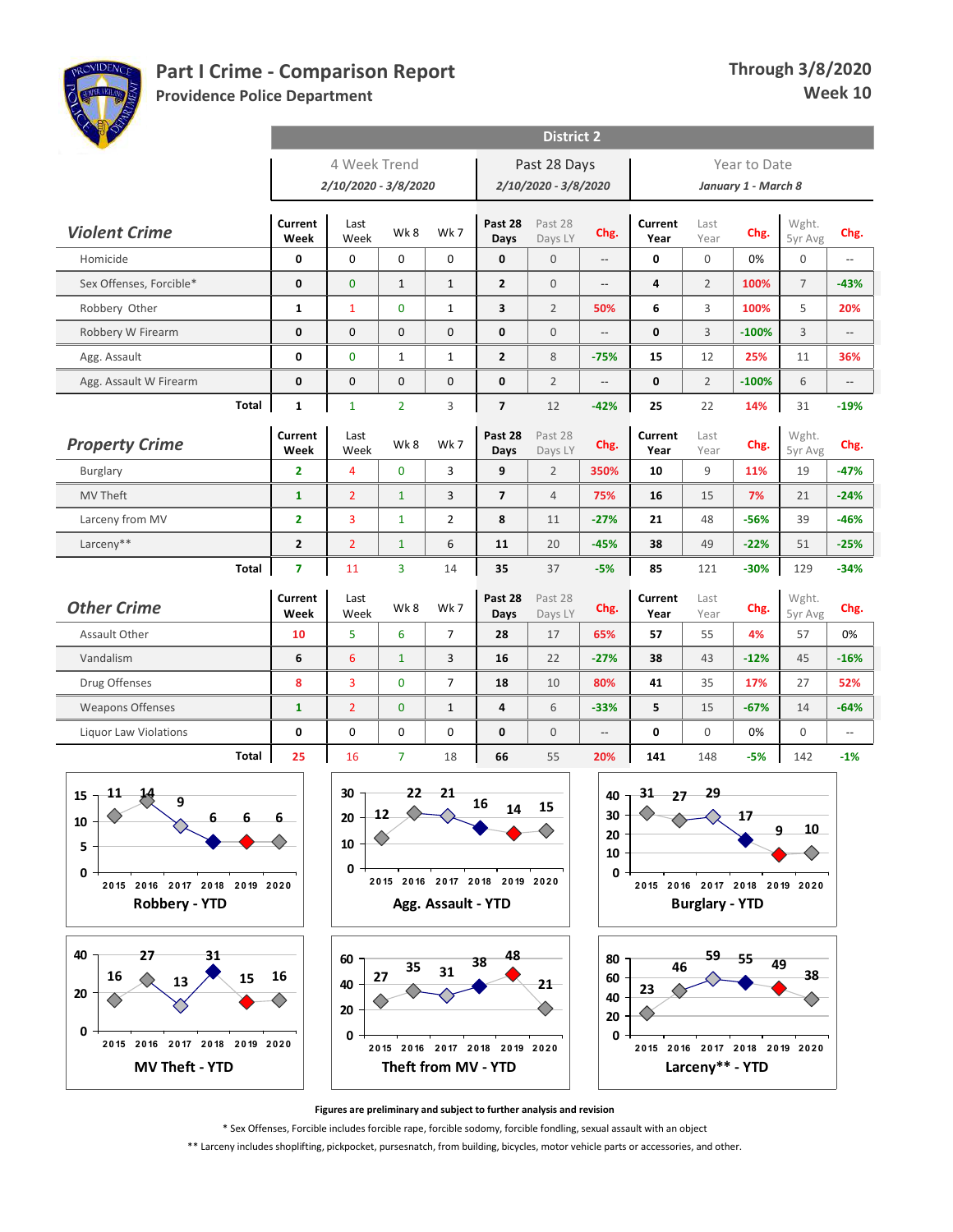

**Providence Police Department**

| <b>OF P</b>                                             |                        |                      |                     |                |                         | <b>District 3</b>    |                          |                 |                |                     |                  |                |
|---------------------------------------------------------|------------------------|----------------------|---------------------|----------------|-------------------------|----------------------|--------------------------|-----------------|----------------|---------------------|------------------|----------------|
|                                                         |                        | 4 Week Trend         |                     |                |                         | Past 28 Days         |                          |                 |                | Year to Date        |                  |                |
|                                                         |                        | 2/10/2020 - 3/8/2020 |                     |                |                         | 2/10/2020 - 3/8/2020 |                          |                 |                | January 1 - March 8 |                  |                |
| <b>Violent Crime</b>                                    | Current<br>Week        | Last<br>Week         | Wk8                 | Wk7            | Past 28<br>Days         | Past 28<br>Days LY   | Chg.                     | Current<br>Year | Last<br>Year   | Chg.                | Wght.<br>5yr Avg | Chg.           |
| Homicide                                                | $\mathbf 0$            | $\mathbf 0$          | $\mathbf 0$         | 0              | $\mathbf{0}$            | $\overline{0}$       | $\overline{a}$           | 0               | $\mathbf 0$    | 0%                  | $\mathbf 0$      | $\overline{a}$ |
| Sex Offenses, Forcible*                                 | $\mathbf 0$            | $\mathbf 0$          | $\mathbf{0}$        | $\mathbf{0}$   | $\mathbf 0$             | $\overline{2}$       | $-$                      | $\mathbf{1}$    | $\overline{2}$ | $-50%$              | $\mathbf{1}$     | 0%             |
| Robbery Other                                           | $\mathbf 0$            | $\mathbf 0$          | $\Omega$            | 0              | $\mathbf{0}$            | $\Omega$             | --                       | $\mathbf{0}$    | $\Omega$       | 0%                  | $\mathbf{1}$     | Ш,             |
| Robbery W Firearm                                       | $\mathbf 0$            | $\mathbf{0}$         | $\mathbf{0}$        | $\mathbf{0}$   | $\mathbf 0$             | $\mathbf{1}$         | Ξ.                       | $\mathbf{1}$    | $\overline{2}$ | $-50%$              | $\mathbf{1}$     | 0%             |
| Agg. Assault                                            | 0                      | $\mathbf 0$          | $\mathbf 0$         | 0              | $\mathbf 0$             | $\mathbf{0}$         | $-$                      | $\mathbf{2}$    | $\overline{2}$ | 0%                  | $\overline{2}$   | 0%             |
| Agg. Assault W Firearm                                  | 0                      | $\mathbf{0}$         | $\mathbf{0}$        | $\mathbf{0}$   | $\mathbf{0}$            | $\mathbf{1}$         | u.                       | $\overline{2}$  | $\mathbf{1}$   | 100%                | $\mathbf{1}$     | 100%           |
| Total                                                   | $\mathbf 0$            | $\Omega$             | $\Omega$            | $\Omega$       | $\mathbf{0}$            | $\overline{4}$       | 400%                     | 6               | $\overline{7}$ | $-14%$              | 6                | 0%             |
| <b>Property Crime</b>                                   | Current<br>Week        | Last<br>Week         | Wk8                 | Wk7            | Past 28<br>Days         | Past 28<br>Days LY   | Chg.                     | Current<br>Year | Last<br>Year   | Chg.                | Wght.<br>5yr Avg | Chg.           |
| <b>Burglary</b>                                         | $\mathbf{1}$           | $\Omega$             | $\mathbf{0}$        | $\mathbf{1}$   | $\overline{2}$          | 3                    | $-33%$                   | 4               | 5              | $-20%$              | 10               | $-60%$         |
| <b>MV Theft</b>                                         | $\mathbf 0$            | $\mathbf{0}$         | $\mathbf{1}$        | $\mathbf{0}$   | $\mathbf{1}$            | $\overline{4}$       | $-75%$                   | $\overline{2}$  | 6              | $-67%$              | $\overline{7}$   | $-71%$         |
| Larceny from MV                                         | $\overline{2}$         | $\overline{2}$       | $\Omega$            | 0              | $\overline{\mathbf{4}}$ | 10                   | $-60%$                   | 11              | 28             | $-61%$              | 19               | $-42%$         |
| Larceny**                                               | 3                      | $\mathbf{1}$         | $\overline{4}$      | $\mathbf{0}$   | 8                       | $\overline{7}$       | 14%                      | 16              | 23             | $-30%$              | 22               | $-27%$         |
| <b>Total</b>                                            | 6                      | $\overline{3}$       | 5                   | $\mathbf{1}$   | 15                      | 24                   | $-38%$                   | 33              | 62             | $-47%$              | 57               | $-42%$         |
| <b>Other Crime</b>                                      | <b>Current</b><br>Week | Last<br>Week         | Wk8                 | Wk 7           | Past 28<br>Days         | Past 28<br>Days LY   | Chg.                     | Current<br>Year | Last<br>Year   | Chg.                | Wght.<br>5yr Avg | Chg.           |
| Assault Other                                           | $\mathbf{1}$           | $\overline{2}$       | 5                   | $\overline{2}$ | 10                      | 6                    | 67%                      | 23              | 19             | 21%                 | 19               | 21%            |
| Vandalism                                               | 3                      | $\mathbf{1}$         | $\mathbf{0}$        | 0              | $\overline{\mathbf{4}}$ | $\overline{7}$       | $-43%$                   | 17              | 16             | 6%                  | 18               | $-6%$          |
| Drug Offenses                                           | 0                      | $\mathbf 0$          | $\mathbf 0$         | 0              | $\mathbf 0$             | $\overline{7}$       | $\overline{\phantom{a}}$ | 6               | 10             | $-40%$              | 12               | $-50%$         |
| <b>Weapons Offenses</b>                                 | $\overline{2}$         | $\mathbf 0$          | $\mathbf{0}$        | $\mathbf 0$    | $\overline{2}$          | $\overline{3}$       | $-33%$                   | 3               | 5              | $-40%$              | $\overline{4}$   | $-25%$         |
| Liquor Law Violations                                   | $\mathbf 0$            | $\boldsymbol{0}$     | $\pmb{0}$           | 0              | $\mathbf 0$             | $\overline{0}$       | --                       | $\mathbf 0$     | $\mathbf 0$    | 0%                  | $\mathbf{0}$     | u.             |
| Total                                                   | 6                      | $\overline{3}$       | 5                   | $\overline{2}$ | 16                      | 23                   | $-30%$                   | 49              | 50             | $-2%$               | 52               | $-6%$          |
| 3<br>4<br>$\mathbf{z}$<br>3<br>1<br>1<br>$\overline{2}$ | 1                      | 10<br>5              | 8<br>$\overline{2}$ | 3              | 3                       | 4                    | 15<br>10                 | 12<br>14        | 14             | 9                   | 5<br>4           |                |



**0 1**





**Larceny\*\* - YTD 2 0 15 2 0 16 2 0 17 2 0 18 2 0 19 2 0 2 0**

**15**

**23**

**16**

♦

**Figures are preliminary and subject to further analysis and revision**

\* Sex Offenses, Forcible includes forcible rape, forcible sodomy, forcible fondling, sexual assault with an object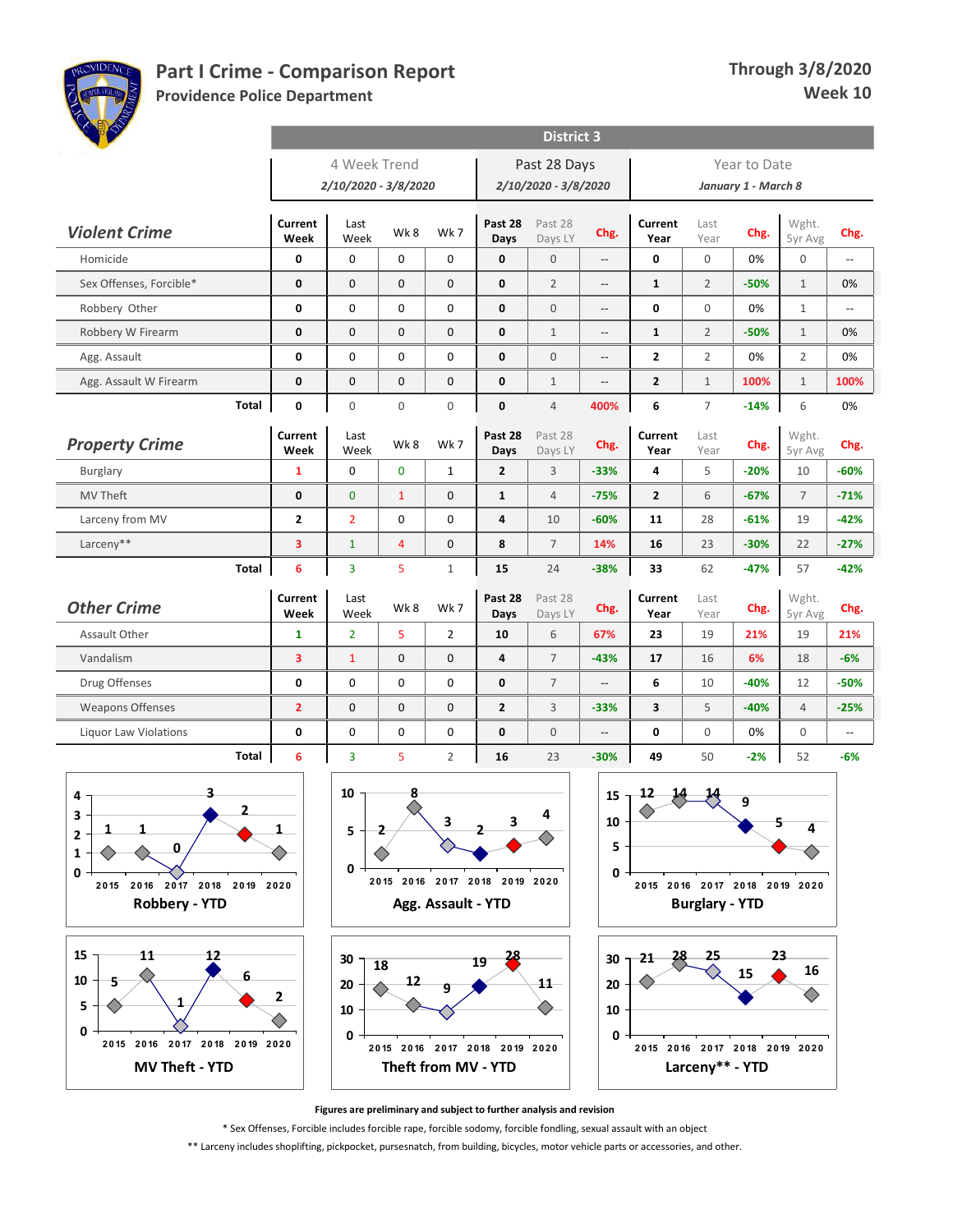

**Providence Police Department**

| <b>AND ROOM</b>                                                 |                        |                                      |                |                    |                               | <b>District 4</b>                    |                |                               |                       |                                     |                  |        |
|-----------------------------------------------------------------|------------------------|--------------------------------------|----------------|--------------------|-------------------------------|--------------------------------------|----------------|-------------------------------|-----------------------|-------------------------------------|------------------|--------|
|                                                                 |                        | 4 Week Trend<br>2/10/2020 - 3/8/2020 |                |                    |                               | Past 28 Days<br>2/10/2020 - 3/8/2020 |                |                               |                       | Year to Date<br>January 1 - March 8 |                  |        |
| <b>Violent Crime</b>                                            | <b>Current</b><br>Week | Last<br>Week                         | Wk8            | Wk7                | Past 28<br>Days               | Past 28<br>Days LY                   | Chg.           | Current<br>Year               | Last<br>Year          | Chg.                                | Wght.<br>5yr Avg | Chg.   |
| Homicide                                                        | 0                      | $\mathbf 0$                          | $\mathbf 0$    | 0                  | $\mathbf 0$                   | $\mathbf 0$                          | --             | 0                             | $\mathbf{0}$          | 0%                                  | $\boldsymbol{0}$ | Ξ.     |
| Sex Offenses, Forcible*                                         | $\mathbf{1}$           | $\mathbf{0}$                         | $\mathbf 0$    | 0                  | $\mathbf{1}$                  | 3                                    | $-67%$         | $\overline{2}$                | 8                     | $-75%$                              | 8                | $-75%$ |
| Robbery Other                                                   | 1                      | $\mathbf 0$                          | $\mathbf{0}$   | $\mathbf{1}$       | $\overline{2}$                | $\overline{4}$                       | $-50%$         | 3                             | $\overline{7}$        | $-57%$                              | 9                | $-67%$ |
| Robbery W Firearm                                               | 0                      | $\mathbf 0$                          | $\mathbf 0$    | 0                  | $\mathbf 0$                   | $\mathbf{1}$                         | --             | $\mathbf{1}$                  | 3                     | $-67%$                              | 3                | $-67%$ |
| Agg. Assault                                                    | $\mathbf{1}$           | $\overline{2}$                       | $\mathbf{1}$   | $\overline{2}$     | 6                             | $\overline{4}$                       | 50%            | 24                            | 10                    | 140%                                | 11               | 118%   |
| Agg. Assault W Firearm                                          | 0                      | $\mathbf 0$                          | $\mathbf{0}$   | 0                  | $\mathbf 0$                   | $\overline{2}$                       |                | $\mathbf{2}$                  | 3                     | $-33%$                              | 3                | $-33%$ |
| Total                                                           | 3                      | $\overline{2}$                       | $\mathbf{1}$   | 3                  | 9                             | 14                                   | $-36%$         | 32                            | 31                    | 3%                                  | 35               | $-9%$  |
| <b>Property Crime</b>                                           | Current<br>Week        | Last<br>Week                         | Wk8            | Wk 7               | Past 28<br>Days               | Past 28<br>Days LY                   | Chg.           | Current<br>Year               | Last<br>Year          | Chg.                                | Wght.<br>5yr Avg | Chg.   |
| Burglary                                                        | 4                      | $\overline{2}$                       | 10             | 6                  | 22                            | 8                                    | 175%           | 40                            | 17                    | 135%                                | 21               | 90%    |
| MV Theft                                                        | $\mathbf 0$            | $\mathbf{1}$                         | 3              | $\overline{2}$     | 6                             | $\overline{7}$                       | $-14%$         | 10                            | 14                    | $-29%$                              | 18               | $-44%$ |
| Larceny from MV                                                 | 5                      | $\overline{7}$                       | 10             | 11                 | 33                            | 19                                   | 74%            | 68                            | 65                    | 5%                                  | 80               | $-15%$ |
| Larceny**                                                       | 5                      | $\overline{7}$                       | 3              | $\overline{2}$     | 17                            | 11                                   | 55%            | 33                            | 39                    | $-15%$                              | 46               | $-28%$ |
| Total                                                           | 14                     | 17                                   | 26             | 21                 | 78                            | 45                                   | 73%            | 151                           | 135                   | 12%                                 | 164              | $-8%$  |
| <b>Other Crime</b>                                              | Current<br>Week        | Last<br>Week                         | Wk8            | Wk 7               | Past 28<br>Days               | Past 28<br>Days LY                   | Chg.           | Current<br>Year               | Last<br>Year          | Chg.                                | Wght.<br>5yr Avg | Chg.   |
| Assault Other                                                   | 6                      | 5                                    | $\overline{2}$ | 13                 | 26                            | 26                                   | 0%             | 77                            | 63                    | 22%                                 | 60               | 28%    |
| Vandalism                                                       | 6                      | $\overline{4}$                       | 4              | 6                  | 20                            | 10                                   | 100%           | 39                            | 40                    | $-3%$                               | 54               | $-28%$ |
| Drug Offenses                                                   | 10                     | 8                                    | 6              | 3                  | 27                            | 25                                   | 8%             | 68                            | 41                    | 66%                                 | 38               | 79%    |
| <b>Weapons Offenses</b>                                         | 0                      | $\mathbf{0}$                         | $\mathbf{1}$   | 0                  | $\mathbf{1}$                  | $\overline{2}$                       | $-50%$         | 11                            | 8                     | 38%                                 | 10               | 10%    |
| <b>Liquor Law Violations</b>                                    | 0                      | 0                                    | 0              | 0                  | 0                             | $\mathbf{1}$                         | --             | 0                             | $\mathbf{1}$          | $-100%$                             | $\mathbf{1}$     | Ξ.     |
| Total                                                           | 22                     | 17                                   | 13             | 22                 | 74                            | 64                                   | 16%            | 195                           | 153                   | 27%                                 | 163              | 20%    |
| $14$ $14$ $15$<br>20<br>10<br>10<br>$15 -$<br>$\triangle$<br>10 |                        | 30<br>${\bf 20}$<br>10               | 20<br>12<br>△  | 12                 | 14<br>13                      | $\frac{26}{5}$                       | 60<br>40<br>20 | 38<br>31                      | 19                    | 17<br>16                            | 40<br>△          |        |
| 5<br>0<br>2015 2016 2017 2018 2019 2020<br><b>Robbery - YTD</b> |                        | 0                                    |                | Agg. Assault - YTD | 2015 2016 2017 2018 2019 2020 |                                      | 0 -            | 2015 2016 2017 2018 2019 2020 | <b>Burglary - YTD</b> |                                     |                  |        |
| 30<br>24<br>22<br>26<br>14<br>12<br>20                          | 10                     | 150<br>100                           | - 60<br>-54    | 112                | 89<br>65                      | 68                                   | 40             | 50<br>$60 - 39$               | 45                    | 39                                  | 33               |        |





⌒ **0 2 0 15 2 0 16 2 0 17 2 0 18 2 0 19 2 0 2 0 Larceny\*\* - YTD**

**Figures are preliminary and subject to further analysis and revision**

\* Sex Offenses, Forcible includes forcible rape, forcible sodomy, forcible fondling, sexual assault with an object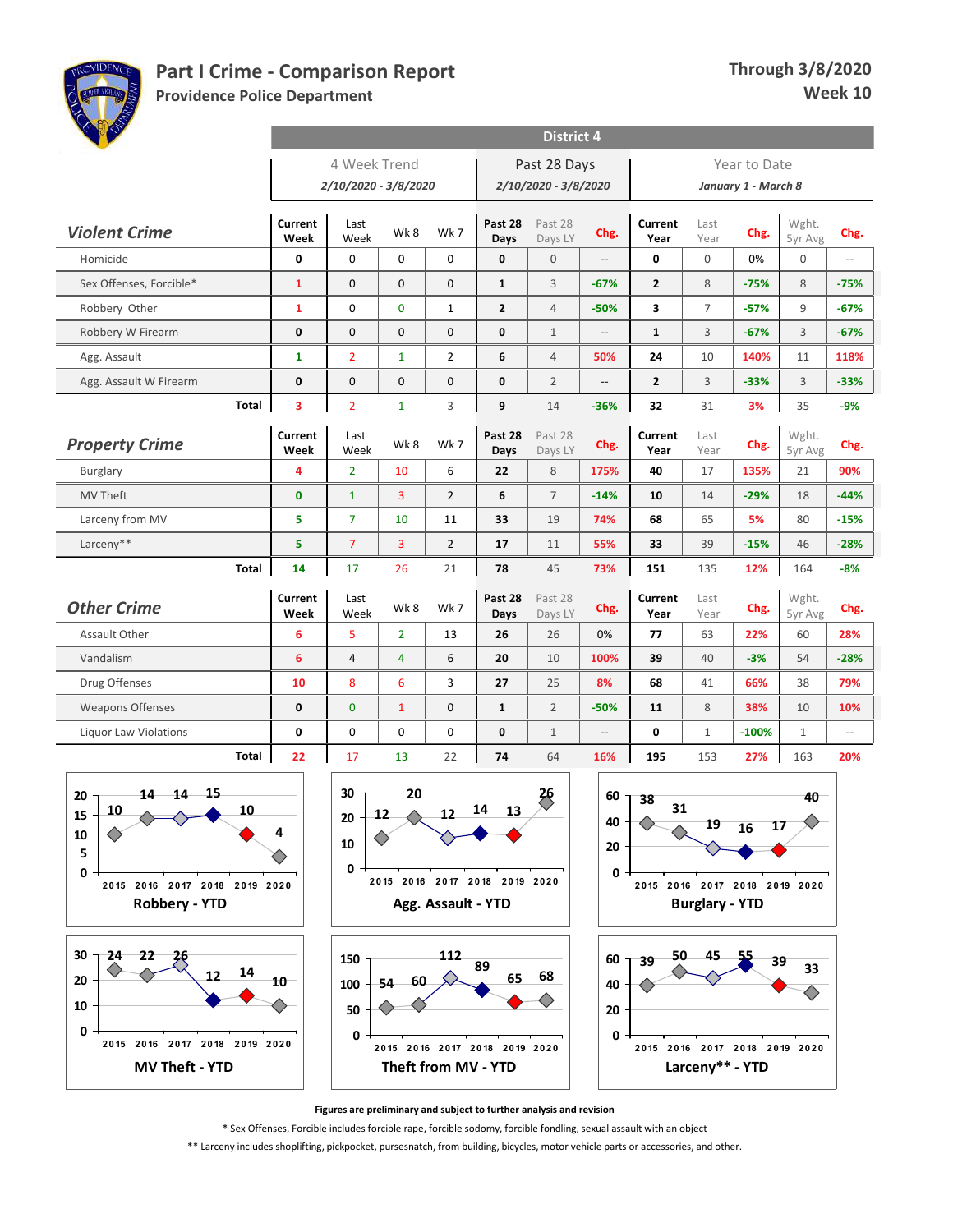

**Providence Police Department**

| <b>AND AND</b>                     | <b>District 5</b>                                                       |                                                                                                                     |                |                    |                               |                    |        |                               |                               |        |                  |        |  |  |
|------------------------------------|-------------------------------------------------------------------------|---------------------------------------------------------------------------------------------------------------------|----------------|--------------------|-------------------------------|--------------------|--------|-------------------------------|-------------------------------|--------|------------------|--------|--|--|
|                                    |                                                                         | 4 Week Trend<br>Past 28 Days<br>Year to Date<br>2/10/2020 - 3/8/2020<br>2/10/2020 - 3/8/2020<br>January 1 - March 8 |                |                    |                               |                    |        |                               |                               |        |                  |        |  |  |
|                                    |                                                                         |                                                                                                                     |                |                    |                               |                    |        |                               |                               |        |                  |        |  |  |
| <b>Violent Crime</b>               | Current<br>Week                                                         | Last<br>Week                                                                                                        | Wk8            | Wk 7               | Past 28<br>Days               | Past 28<br>Days LY | Chg.   | Current<br>Year               | Last<br>Year                  | Chg.   | Wght.<br>5yr Avg | Chg.   |  |  |
| Homicide                           | 0                                                                       | $\mathbf 0$                                                                                                         | $\mathbf 0$    | 0                  | $\mathbf 0$                   | $\mathbf{0}$       | $-$    | 0                             | $\mathbf 0$                   | 0%     | $\boldsymbol{0}$ | Ξ.     |  |  |
| Sex Offenses, Forcible*            | 0                                                                       | $\mathbf{0}$                                                                                                        | $\mathbf{0}$   | $\mathbf{0}$       | $\mathbf 0$                   | $\overline{3}$     | --     | 3                             | $\overline{9}$                | $-67%$ | 8                | $-63%$ |  |  |
| Robbery Other                      | 0                                                                       | $\mathbf{0}$                                                                                                        | $\mathbf{1}$   | 0                  | $\mathbf{1}$                  | $\overline{4}$     | $-75%$ | 6                             | $\overline{4}$                | 50%    | 6                | 0%     |  |  |
| Robbery W Firearm                  | 0                                                                       | $\bf{0}$                                                                                                            | $\mathbf{1}$   | 0                  | 1                             | $\overline{2}$     | $-50%$ | 3                             | $\overline{2}$                | 50%    | $\overline{2}$   | 50%    |  |  |
| Agg. Assault                       | 1                                                                       | 3                                                                                                                   | $\mathbf 0$    | $\overline{2}$     | 6                             | 6                  | 0%     | 19                            | 18                            | 6%     | 13               | 46%    |  |  |
| Agg. Assault W Firearm             | $\mathbf{1}$                                                            | $\mathbf 0$                                                                                                         | $\mathbf 0$    | 0                  | $\mathbf{1}$                  | $\mathbf 0$        | --     | $\mathbf{1}$                  | 3                             | $-67%$ | 3                | $-67%$ |  |  |
| Total                              | $\overline{2}$                                                          | $\overline{3}$                                                                                                      | $\overline{2}$ | $\overline{2}$     | 9                             | 15                 | $-40%$ | 32                            | 36                            | $-11%$ | 31               | 3%     |  |  |
| <b>Property Crime</b>              | Current<br>Week                                                         | Last<br>Week                                                                                                        | Wk8            | Wk 7               | Past 28<br>Days               | Past 28<br>Days LY | Chg.   | Current<br>Year               | Last<br>Year                  | Chg.   | Wght.<br>5yr Avg | Chg.   |  |  |
| Burglary                           | $\overline{2}$                                                          | $\mathbf{1}$                                                                                                        | $\overline{4}$ | $\overline{2}$     | 9                             | 11                 | $-18%$ | 23                            | 26                            | $-12%$ | 29               | $-21%$ |  |  |
| <b>MV Theft</b>                    | $\overline{2}$                                                          | $\overline{4}$                                                                                                      | $\mathbf{1}$   | $\mathbf{1}$       | 8                             | $\overline{4}$     | 100%   | 13                            | 13                            | 0%     | 19               | $-32%$ |  |  |
| Larceny from MV                    | 3                                                                       | $\mathbf{1}$                                                                                                        | 8              | 2                  | 14                            | 10                 | 40%    | 38                            | 32                            | 19%    | 33               | 15%    |  |  |
| Larceny**                          | 3                                                                       | 3                                                                                                                   | 3              | 4                  | 13                            | $\overline{9}$     | 44%    | 42                            | 39                            | 8%     | 43               | $-2%$  |  |  |
| Total                              | 10                                                                      | 9                                                                                                                   | 16             | 9                  | 44                            | 34                 | 29%    | 116                           | 110                           | 5%     | 124              | $-6%$  |  |  |
| <b>Other Crime</b>                 | Current<br>Week                                                         | Last<br>Week                                                                                                        | Wk8            | Wk 7               | Past 28<br>Days               | Past 28<br>Days LY | Chg.   | Current<br>Year               | Last<br>Year                  | Chg.   | Wght.<br>5yr Avg | Chg.   |  |  |
| Assault Other                      | 6                                                                       | $\overline{7}$                                                                                                      | 4              | 5                  | 22                            | 19                 | 16%    | 59                            | 40                            | 48%    | 50               | 18%    |  |  |
| Vandalism                          | 4                                                                       | $\overline{2}$                                                                                                      | $\overline{7}$ | 6                  | 19                            | 10                 | 90%    | 45                            | 38                            | 18%    | 49               | $-8%$  |  |  |
| Drug Offenses                      | 4                                                                       | 3                                                                                                                   | $\overline{2}$ | 8                  | 17                            | $\overline{7}$     | 143%   | 23                            | 20                            | 15%    | 28               | $-18%$ |  |  |
| <b>Weapons Offenses</b>            | 3                                                                       | $\mathbf 0$                                                                                                         | $\mathbf{0}$   | 10                 | 13                            | $\overline{4}$     | 225%   | 20                            | 11                            | 82%    | 8                | 150%   |  |  |
| <b>Liquor Law Violations</b>       | 0                                                                       | $\mathbf 0$                                                                                                         | $\mathbf 0$    | 0                  | $\mathbf 0$                   | $\mathbf{0}$       | --     | 0                             | $\mathbf{0}$                  | 0%     | 0                | Ξ.     |  |  |
| Total                              | 17                                                                      | 12                                                                                                                  | 13             | 29                 | 71                            | 40                 | 78%    | 147                           | 109                           | 35%    | 135              | 9%     |  |  |
| $10 - 12$                          |                                                                         | 30                                                                                                                  | 20             |                    | $21 -$                        | $20 -$             |        | 50                            |                               |        |                  |        |  |  |
| 15<br>9<br>$6 -$<br>$6 -$          | 9                                                                       | 20                                                                                                                  | 14             | 14                 | 10                            | ◇                  | 60     | 34<br>◇                       | 30                            | $20 -$ | 26<br>23         |        |  |  |
| $10 -$                             |                                                                         | 10                                                                                                                  |                |                    |                               |                    | 40     |                               |                               |        |                  |        |  |  |
| 5                                  |                                                                         | 0                                                                                                                   |                |                    |                               |                    | 20     |                               |                               |        |                  |        |  |  |
| 0<br>2015 2016 2017 2018 2019 2020 |                                                                         |                                                                                                                     |                |                    | 2015 2016 2017 2018 2019 2020 |                    | 0      |                               | 2015 2016 2017 2018 2019 2020 |        |                  |        |  |  |
| <b>Robbery - YTD</b>               |                                                                         |                                                                                                                     |                | Agg. Assault - YTD |                               |                    |        |                               | <b>Burglary - YTD</b>         |        |                  |        |  |  |
| 30<br>21<br>19                     | 47<br>58<br>60<br>80                                                    |                                                                                                                     |                |                    |                               |                    |        |                               |                               |        |                  |        |  |  |
| 13<br>20                           | 38<br>34<br>45<br>32<br>42<br>13<br>30<br>$39-$<br>60<br>35<br>40<br>26 |                                                                                                                     |                |                    |                               |                    |        |                               |                               |        |                  |        |  |  |
| 10                                 |                                                                         | 13<br>40                                                                                                            |                |                    |                               |                    |        |                               |                               |        |                  |        |  |  |
| 0                                  |                                                                         | 20<br>20                                                                                                            |                |                    |                               |                    |        |                               |                               |        |                  |        |  |  |
| 2015 2016 2017 2018 2019 2020      |                                                                         | 0                                                                                                                   |                |                    | 2015 2016 2017 2018 2019 2020 | 0                  |        | 2015 2016 2017 2018 2019 2020 |                               |        |                  |        |  |  |
| <b>MV Theft - YTD</b>              |                                                                         | Theft from MV - YTD                                                                                                 |                |                    |                               |                    |        | Larceny** - YTD               |                               |        |                  |        |  |  |

**Figures are preliminary and subject to further analysis and revision**

\* Sex Offenses, Forcible includes forcible rape, forcible sodomy, forcible fondling, sexual assault with an object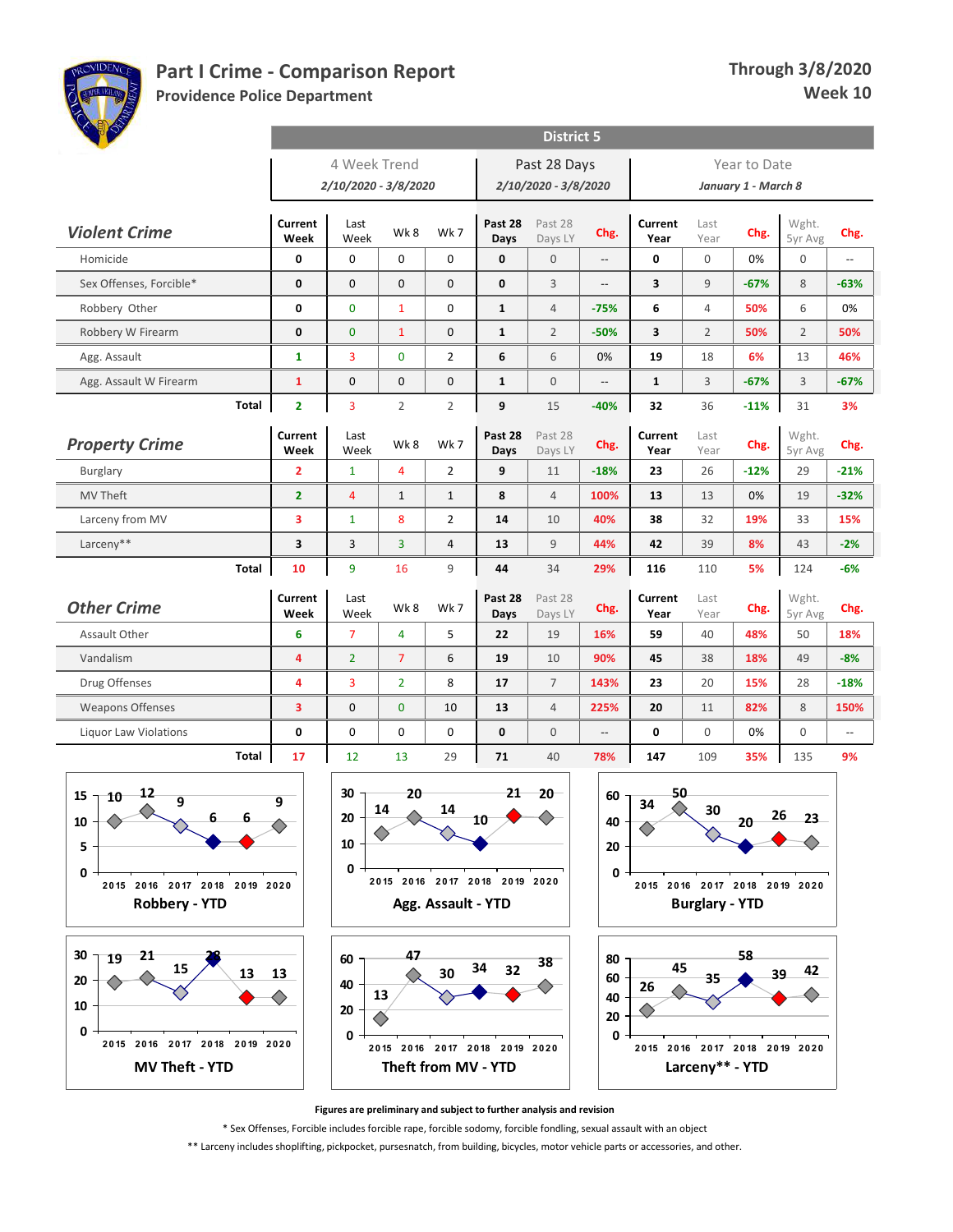

**Providence Police Department**

| <b>AND AND</b>                     |                                                      |                        |                     |                    |                               | <b>District 6</b>       |                          |                                                  |                       |                     |                  |                          |  |
|------------------------------------|------------------------------------------------------|------------------------|---------------------|--------------------|-------------------------------|-------------------------|--------------------------|--------------------------------------------------|-----------------------|---------------------|------------------|--------------------------|--|
|                                    |                                                      | 4 Week Trend           |                     |                    |                               | Past 28 Days            |                          |                                                  |                       | Year to Date        |                  |                          |  |
|                                    |                                                      | 2/10/2020 - 3/8/2020   |                     |                    |                               | 2/10/2020 - 3/8/2020    |                          |                                                  |                       | January 1 - March 8 |                  |                          |  |
| <b>Violent Crime</b>               | Current<br>Week                                      | Last<br>Week           | Wk8                 | Wk7                | Past 28<br>Days               | Past 28<br>Days LY      | Chg.                     | Current<br>Year                                  | Last<br>Year          | Chg.                | Wght.<br>5yr Avg | Chg.                     |  |
| Homicide                           | 0                                                    | $\mathbf 0$            | 0                   | 0                  | 0                             | $\mathbf{0}$            | $\overline{\phantom{a}}$ | 0                                                | $\overline{2}$        | $-100%$             | $\mathbf{1}$     | Ξ.                       |  |
| Sex Offenses, Forcible*            | 0                                                    | $\mathbf 0$            | $\mathbf 0$         | 0                  | 0                             | $\mathbf{1}$            | $\overline{a}$           | $\overline{7}$                                   | $\overline{2}$        | 250%                | $\overline{2}$   | 250%                     |  |
| Robbery Other                      | 0                                                    | $\mathbf{1}$           | $\mathbf 0$         | 0                  | $\mathbf{1}$                  | $\mathbf{1}$            | 0%                       | $\overline{2}$                                   | $\mathbf{1}$          | 100%                | 3                | $-33%$                   |  |
| Robbery W Firearm                  | 0                                                    | $\mathbf 0$            | $\mathbf 0$         | 0                  | 0                             | $\mathbf{1}$            | $\overline{\phantom{a}}$ | 0                                                | $\mathbf{1}$          | $-100%$             | $\overline{2}$   | $\overline{\phantom{a}}$ |  |
| Agg. Assault                       | 0                                                    | $\mathbf 0$            | $\mathbf{1}$        | 0                  | $\mathbf{1}$                  | 3                       | $-67%$                   | 4                                                | 6                     | $-33%$              | 5                | $-20%$                   |  |
| Agg. Assault W Firearm             | 0                                                    | $\mathbf 0$            | $\mathbf 0$         | $\boldsymbol{0}$   | 0                             | $1\,$                   | $\overline{\phantom{a}}$ | $\mathbf{2}$                                     | $1\,$                 | 100%                | $\overline{2}$   | 0%                       |  |
| Total                              | $\mathbf{0}$                                         | $\mathbf{1}$           | $\mathbf{1}$        | 0                  | $\mathbf{2}$                  | $\overline{7}$          | $-71%$                   | 15                                               | 13                    | 15%                 | 14               | 7%                       |  |
| <b>Property Crime</b>              | Current                                              | Last                   | Wk8                 | Wk 7               | Past 28                       | Past 28                 | Chg.                     | Current                                          | Last                  | Chg.                | Wght.            | Chg.                     |  |
| <b>Burglary</b>                    | Week<br>$\mathbf{0}$                                 | Week<br>$\overline{2}$ | $\mathbf{1}$        | $\mathbf{1}$       | Days<br>4                     | Days LY<br>$\mathbf{1}$ | 300%                     | Year<br>15                                       | Year<br>8             | 88%                 | 5yr Avg<br>16    | $-6%$                    |  |
| MV Theft                           | 3                                                    | $\mathbf 0$            | $\mathbf{0}$        | 0                  | 3                             | 10                      | $-70%$                   | 15                                               | 18                    | $-17%$              | 18               | $-17%$                   |  |
| Larceny from MV                    | 4                                                    | $\overline{2}$         | $\mathbf{1}$        | $\mathbf{1}$       | 8                             | 12                      | $-33%$                   | 28                                               | 37                    | $-24%$              | 25               | 12%                      |  |
| Larceny**                          | 3                                                    | 3                      | 3                   | $\overline{2}$     | 11                            | 10                      | 10%                      | 38                                               | 40                    | $-5%$               | 42               | $-10%$                   |  |
| Total                              | 10                                                   | $\overline{7}$         | 5                   | $\overline{4}$     | 26                            | 33                      | $-21%$                   | 96                                               | 103                   | $-7%$               | 102              | $-6%$                    |  |
|                                    | Current                                              |                        |                     |                    | Past 28                       |                         |                          |                                                  |                       |                     | Wght.            |                          |  |
| <b>Other Crime</b>                 | Week                                                 | Last<br>Week           | Wk8                 | Wk7                | Days                          | Past 28<br>Days LY      | Chg.                     | Current<br>Year                                  | Last<br>Year          | Chg.                | 5yr Avg          | Chg.                     |  |
| Assault Other                      | 3                                                    | 3                      | 4                   | 5                  | 15                            | 18                      | $-17%$                   | 35                                               | 36                    | $-3%$               | 38               | $-8%$                    |  |
| Vandalism                          | 5                                                    | $\overline{4}$         | $\mathbf{1}$        | $\overline{2}$     | 12                            | 17                      | $-29%$                   | 32                                               | 36                    | $-11%$              | 37               | $-14%$                   |  |
| Drug Offenses                      | 3                                                    | 3                      | $\mathbf{1}$        | $\mathbf{1}$       | 8                             | 3                       | 167%                     | 20                                               | 10                    | 100%                | 11               | 82%                      |  |
| <b>Weapons Offenses</b>            | 0                                                    | $\mathbf{0}$           | $\mathbf{1}$        | $\mathbf{1}$       | $\overline{2}$                | $\overline{2}$          | 0%                       | $\overline{7}$                                   | $\overline{4}$        | 75%                 | 6                | 17%                      |  |
| <b>Liquor Law Violations</b>       | 0                                                    | $\mathbf 0$            | 0                   | 0                  | 0                             | $\mathbf{0}$            | $\overline{\phantom{a}}$ | 0                                                | $\mathbf{0}$          | 0%                  | $\mathbf{1}$     | $\overline{\phantom{a}}$ |  |
| Total                              | 11                                                   | 10                     | $\overline{7}$      | 9                  | 37                            | 40                      | $-8%$                    | 94                                               | 86                    | 9%                  | 93               | 1%                       |  |
| g                                  |                                                      | 15                     |                     |                    | 10                            |                         |                          | 26                                               | 25                    |                     |                  |                          |  |
| 10<br>6                            |                                                      | 10                     | 8                   |                    | 7                             | 6                       | 30                       | 20                                               |                       | 15                  | 15               |                          |  |
| 5                                  | $\mathbf{2}$                                         |                        | $\overline{ }$<br>▴ |                    |                               |                         | 20                       |                                                  |                       |                     | 8                |                          |  |
| 0                                  |                                                      | 5                      |                     |                    |                               |                         | 10                       |                                                  |                       |                     |                  |                          |  |
| 0<br>2015 2016 2017 2018 2019 2020 |                                                      | 0                      |                     |                    | 2015 2016 2017 2018 2019 2020 |                         | 0                        | 2015 2016 2017 2018 2019 2020                    |                       |                     |                  |                          |  |
| <b>Robbery - YTD</b>               |                                                      |                        |                     | Agg. Assault - YTD |                               |                         |                          |                                                  | <b>Burglary - YTD</b> |                     |                  |                          |  |
|                                    |                                                      |                        |                     |                    |                               |                         |                          |                                                  |                       |                     |                  |                          |  |
| 30<br>21<br>23                     |                                                      |                        |                     |                    |                               | 28-                     |                          | 49                                               |                       |                     |                  |                          |  |
| 18<br>16<br>20                     | 15                                                   | 40<br>30               |                     | 17                 |                               |                         | 60                       | 32                                               | 37                    |                     | 40<br>38         |                          |  |
|                                    |                                                      | 20                     | 10                  |                    | 13                            |                         | 40                       |                                                  |                       |                     |                  |                          |  |
| 10                                 |                                                      | 10                     |                     |                    |                               |                         | 20                       |                                                  |                       |                     |                  |                          |  |
| 0<br>2015 2016 2017 2018 2019 2020 |                                                      | 0                      |                     |                    |                               |                         | 0                        |                                                  |                       |                     |                  |                          |  |
| <b>MV Theft - YTD</b>              | 2015 2016 2017 2018 2019 2020<br>Theft from MV - YTD |                        |                     |                    |                               |                         |                          | 2015 2016 2017 2018 2019 2020<br>Larceny** - YTD |                       |                     |                  |                          |  |

**Figures are preliminary and subject to further analysis and revision**

\* Sex Offenses, Forcible includes forcible rape, forcible sodomy, forcible fondling, sexual assault with an object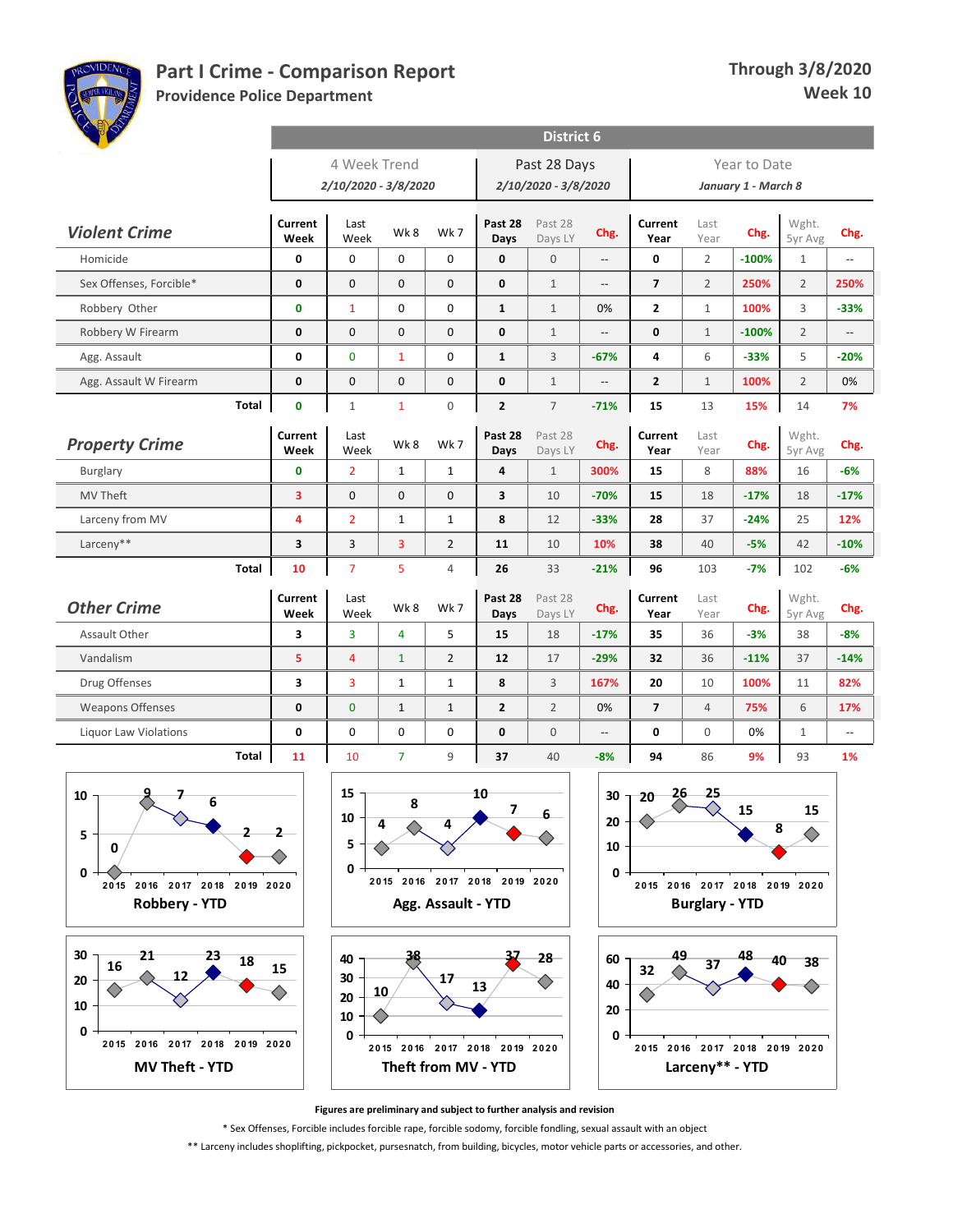

**Providence Police Department**

| 4 Week Trend<br>Past 28 Days<br>Year to Date<br>2/10/2020 - 3/8/2020<br>2/10/2020 - 3/8/2020<br>January 1 - March 8<br><b>Current</b><br>Past 28<br>Wght.<br>Past 28<br>Current<br>Last<br>Last<br><b>Violent Crime</b><br>Wk8<br>Wk 7<br>Chg.<br>Chg.<br>Chg.<br>Week<br>5yr Avg<br>Week<br>Days<br>Days LY<br>Year<br>Year<br>$\mathbf 0$<br>$\pmb{0}$<br>0<br>0<br>$\mathbf 0$<br>Homicide<br>0<br>$\mathbf{0}$<br>0<br>0%<br>$\mathbf 0$<br>Ξ.<br>--<br>$\mathbf 0$<br>0<br>5<br>$-40%$<br>Sex Offenses, Forcible*<br>$\mathbf{1}$<br>$\mathbf 0$<br>$\mathbf{1}$<br>3<br>$-67%$<br>3<br>$\overline{4}$<br>$-25%$<br>$\mathbf 0$<br>$\mathbf 0$<br>0<br>$\mathbf{0}$<br>3<br>Robbery Other<br>$\mathbf{1}$<br>$\mathbf{1}$<br>6<br>$\overline{2}$<br>200%<br>100%<br>$\overline{a}$<br>$\overline{2}$<br>Robbery W Firearm<br>0<br>$\mathbf 0$<br>$\bf{0}$<br>$\overline{2}$<br>$\mathbf{2}$<br>$\mathbf{0}$<br>5<br>$\mathbf{1}$<br>400%<br>150%<br>$\overline{\phantom{a}}$<br>0<br>$\mathbf{1}$<br>$\overline{2}$<br>3<br>6<br>3<br>100%<br>10<br>40%<br>14<br>0%<br>Agg. Assault<br>14<br>$\mathbf 0$<br>$\mathbf 0$<br>3<br>0<br>$\mathbf 0$<br>0<br>0<br>$\mathbf{2}$<br>$\mathbf{1}$<br>100%<br>$-33%$<br>Agg. Assault W Firearm<br>--<br>Total<br>5<br>$\overline{2}$<br>$\mathbf{1}$<br>$\overline{2}$<br>6<br>67%<br>67%<br>27<br>11%<br>10<br>30<br>18<br>Current<br>Past 28<br>Wght.<br>Past 28<br>Current<br>Last<br>Last<br><b>Property Crime</b><br>Wk8<br>Wk7<br>Chg.<br>Chg.<br>Chg.<br>Week<br>Week<br>Days LY<br>Year<br>Year<br>5yr Avg<br>Days<br>$\overline{2}$<br>$-48%$<br>$\mathbf{1}$<br>$\overline{2}$<br>$\mathbf{1}$<br>6<br>3<br>100%<br>12<br>10<br>20%<br>23<br>Burglary<br>$\overline{3}$<br>3<br>8<br>6<br><b>MV Theft</b><br>$\mathbf{1}$<br>$\mathbf{1}$<br>33%<br>16<br>15<br>7%<br>16<br>0%<br>8<br>3<br>$\overline{7}$<br>28<br>100%<br>49<br>12%<br>Larceny from MV<br>10<br>14<br>55<br>44<br>25%<br>Larceny**<br>$\overline{7}$<br>23%<br>3<br>9<br>7<br>26<br>28<br>$-7%$<br>75<br>58<br>29%<br>61<br>Total<br>13<br>15<br>24<br>16<br>68<br>33%<br>158<br>24%<br>149<br>6%<br>51<br>127<br>Wght.<br>Current<br>Past 28<br>Past 28<br>Last<br><b>Current</b><br>Last<br><b>Other Crime</b><br>Wk8<br>Wk7<br>Chg.<br>Chg.<br>Chg.<br>Week<br>Days LY<br>Year<br>Year<br>5yr Avg<br>Week<br>Days<br>3<br>5<br>6<br>30<br>88%<br>70<br>54<br>30%<br>Assault Other<br>16<br>16<br>41<br>71%<br>Vandalism<br>3<br>$\overline{7}$<br>$\overline{2}$<br>8<br>20<br>14<br>43%<br>68<br>58<br>17%<br>66<br>3%<br>$-20%$<br>Drug Offenses<br>7<br>$\mathbf{1}$<br>3<br>0<br>3<br>267%<br>20<br>16<br>25%<br>25<br>11<br>0<br>$-69%$<br><b>Weapons Offenses</b><br>0<br>$\mathbf{1}$<br>$\mathbf 0$<br>$\mathbf{1}$<br>$\overline{4}$<br>$-75%$<br>4<br>8<br>$-50%$<br>13<br>0<br>0<br>$\pmb{0}$<br>0<br>0<br>5<br>5<br>$-60%$<br>10<br>$-80%$<br><b>Liquor Law Violations</b><br>$\mathbf{2}$<br>$\overline{\phantom{a}}$<br>Total<br>17<br>10<br>24<br>11<br>62<br>42<br>48%<br>164<br>128<br>28%<br>168<br>$-2%$<br>11<br>30<br>20<br>$\frac{25}{2}$<br>15<br>19<br>60<br>40<br>39<br>18<br>16<br>31<br>7<br>6<br>$11-$<br>6.<br>$20 +$<br>╱<br>10<br>40<br>19<br>12<br>3<br>10<br>10<br>5<br>20<br>0<br>0<br>0<br>2015 2016 2017 2018 2019 2020<br>2015 2016 2017 2018 2019 2020<br>2015 2016 2017 2018 2019 2020<br><b>Robbery - YTD</b><br>Agg. Assault - YTD<br><b>Burglary - YTD</b><br>30<br>20<br>$\frac{25}{5}$<br>67<br>55<br>60<br>80<br>80<br>53<br>52<br>47<br>16<br>15<br>44<br>14<br>39<br>12<br>60<br>60<br>20<br>33<br>40<br>40<br>10<br>20<br>20<br>0<br>0<br>0<br>2015 2016 2017 2018 2019 2020<br>2015 2016 2017 2018 2019 2020<br>2015 2016 2017 2018 2019 2020<br>Theft from MV - YTD<br>Larceny** - YTD | <b>AND ROAD</b>       |  |  |  |  |  | <b>District 7</b> |  |  |  |  |  |  |
|----------------------------------------------------------------------------------------------------------------------------------------------------------------------------------------------------------------------------------------------------------------------------------------------------------------------------------------------------------------------------------------------------------------------------------------------------------------------------------------------------------------------------------------------------------------------------------------------------------------------------------------------------------------------------------------------------------------------------------------------------------------------------------------------------------------------------------------------------------------------------------------------------------------------------------------------------------------------------------------------------------------------------------------------------------------------------------------------------------------------------------------------------------------------------------------------------------------------------------------------------------------------------------------------------------------------------------------------------------------------------------------------------------------------------------------------------------------------------------------------------------------------------------------------------------------------------------------------------------------------------------------------------------------------------------------------------------------------------------------------------------------------------------------------------------------------------------------------------------------------------------------------------------------------------------------------------------------------------------------------------------------------------------------------------------------------------------------------------------------------------------------------------------------------------------------------------------------------------------------------------------------------------------------------------------------------------------------------------------------------------------------------------------------------------------------------------------------------------------------------------------------------------------------------------------------------------------------------------------------------------------------------------------------------------------------------------------------------------------------------------------------------------------------------------------------------------------------------------------------------------------------------------------------------------------------------------------------------------------------------------------------------------------------------------------------------------------------------------------------------------------------------------------------------------------------------------------------------------------------------------------------------------------------------------------------------------------------------------------------------------------------------------------------------------------------------------------------------------------------------------------------------------------------------------------------------------------------------------------------------------------------------------------------------------------------------------------------------------------------------------------------------|-----------------------|--|--|--|--|--|-------------------|--|--|--|--|--|--|
|                                                                                                                                                                                                                                                                                                                                                                                                                                                                                                                                                                                                                                                                                                                                                                                                                                                                                                                                                                                                                                                                                                                                                                                                                                                                                                                                                                                                                                                                                                                                                                                                                                                                                                                                                                                                                                                                                                                                                                                                                                                                                                                                                                                                                                                                                                                                                                                                                                                                                                                                                                                                                                                                                                                                                                                                                                                                                                                                                                                                                                                                                                                                                                                                                                                                                                                                                                                                                                                                                                                                                                                                                                                                                                                                                                      |                       |  |  |  |  |  |                   |  |  |  |  |  |  |
|                                                                                                                                                                                                                                                                                                                                                                                                                                                                                                                                                                                                                                                                                                                                                                                                                                                                                                                                                                                                                                                                                                                                                                                                                                                                                                                                                                                                                                                                                                                                                                                                                                                                                                                                                                                                                                                                                                                                                                                                                                                                                                                                                                                                                                                                                                                                                                                                                                                                                                                                                                                                                                                                                                                                                                                                                                                                                                                                                                                                                                                                                                                                                                                                                                                                                                                                                                                                                                                                                                                                                                                                                                                                                                                                                                      |                       |  |  |  |  |  |                   |  |  |  |  |  |  |
|                                                                                                                                                                                                                                                                                                                                                                                                                                                                                                                                                                                                                                                                                                                                                                                                                                                                                                                                                                                                                                                                                                                                                                                                                                                                                                                                                                                                                                                                                                                                                                                                                                                                                                                                                                                                                                                                                                                                                                                                                                                                                                                                                                                                                                                                                                                                                                                                                                                                                                                                                                                                                                                                                                                                                                                                                                                                                                                                                                                                                                                                                                                                                                                                                                                                                                                                                                                                                                                                                                                                                                                                                                                                                                                                                                      |                       |  |  |  |  |  |                   |  |  |  |  |  |  |
|                                                                                                                                                                                                                                                                                                                                                                                                                                                                                                                                                                                                                                                                                                                                                                                                                                                                                                                                                                                                                                                                                                                                                                                                                                                                                                                                                                                                                                                                                                                                                                                                                                                                                                                                                                                                                                                                                                                                                                                                                                                                                                                                                                                                                                                                                                                                                                                                                                                                                                                                                                                                                                                                                                                                                                                                                                                                                                                                                                                                                                                                                                                                                                                                                                                                                                                                                                                                                                                                                                                                                                                                                                                                                                                                                                      |                       |  |  |  |  |  |                   |  |  |  |  |  |  |
|                                                                                                                                                                                                                                                                                                                                                                                                                                                                                                                                                                                                                                                                                                                                                                                                                                                                                                                                                                                                                                                                                                                                                                                                                                                                                                                                                                                                                                                                                                                                                                                                                                                                                                                                                                                                                                                                                                                                                                                                                                                                                                                                                                                                                                                                                                                                                                                                                                                                                                                                                                                                                                                                                                                                                                                                                                                                                                                                                                                                                                                                                                                                                                                                                                                                                                                                                                                                                                                                                                                                                                                                                                                                                                                                                                      |                       |  |  |  |  |  |                   |  |  |  |  |  |  |
|                                                                                                                                                                                                                                                                                                                                                                                                                                                                                                                                                                                                                                                                                                                                                                                                                                                                                                                                                                                                                                                                                                                                                                                                                                                                                                                                                                                                                                                                                                                                                                                                                                                                                                                                                                                                                                                                                                                                                                                                                                                                                                                                                                                                                                                                                                                                                                                                                                                                                                                                                                                                                                                                                                                                                                                                                                                                                                                                                                                                                                                                                                                                                                                                                                                                                                                                                                                                                                                                                                                                                                                                                                                                                                                                                                      |                       |  |  |  |  |  |                   |  |  |  |  |  |  |
|                                                                                                                                                                                                                                                                                                                                                                                                                                                                                                                                                                                                                                                                                                                                                                                                                                                                                                                                                                                                                                                                                                                                                                                                                                                                                                                                                                                                                                                                                                                                                                                                                                                                                                                                                                                                                                                                                                                                                                                                                                                                                                                                                                                                                                                                                                                                                                                                                                                                                                                                                                                                                                                                                                                                                                                                                                                                                                                                                                                                                                                                                                                                                                                                                                                                                                                                                                                                                                                                                                                                                                                                                                                                                                                                                                      |                       |  |  |  |  |  |                   |  |  |  |  |  |  |
|                                                                                                                                                                                                                                                                                                                                                                                                                                                                                                                                                                                                                                                                                                                                                                                                                                                                                                                                                                                                                                                                                                                                                                                                                                                                                                                                                                                                                                                                                                                                                                                                                                                                                                                                                                                                                                                                                                                                                                                                                                                                                                                                                                                                                                                                                                                                                                                                                                                                                                                                                                                                                                                                                                                                                                                                                                                                                                                                                                                                                                                                                                                                                                                                                                                                                                                                                                                                                                                                                                                                                                                                                                                                                                                                                                      |                       |  |  |  |  |  |                   |  |  |  |  |  |  |
|                                                                                                                                                                                                                                                                                                                                                                                                                                                                                                                                                                                                                                                                                                                                                                                                                                                                                                                                                                                                                                                                                                                                                                                                                                                                                                                                                                                                                                                                                                                                                                                                                                                                                                                                                                                                                                                                                                                                                                                                                                                                                                                                                                                                                                                                                                                                                                                                                                                                                                                                                                                                                                                                                                                                                                                                                                                                                                                                                                                                                                                                                                                                                                                                                                                                                                                                                                                                                                                                                                                                                                                                                                                                                                                                                                      |                       |  |  |  |  |  |                   |  |  |  |  |  |  |
|                                                                                                                                                                                                                                                                                                                                                                                                                                                                                                                                                                                                                                                                                                                                                                                                                                                                                                                                                                                                                                                                                                                                                                                                                                                                                                                                                                                                                                                                                                                                                                                                                                                                                                                                                                                                                                                                                                                                                                                                                                                                                                                                                                                                                                                                                                                                                                                                                                                                                                                                                                                                                                                                                                                                                                                                                                                                                                                                                                                                                                                                                                                                                                                                                                                                                                                                                                                                                                                                                                                                                                                                                                                                                                                                                                      |                       |  |  |  |  |  |                   |  |  |  |  |  |  |
|                                                                                                                                                                                                                                                                                                                                                                                                                                                                                                                                                                                                                                                                                                                                                                                                                                                                                                                                                                                                                                                                                                                                                                                                                                                                                                                                                                                                                                                                                                                                                                                                                                                                                                                                                                                                                                                                                                                                                                                                                                                                                                                                                                                                                                                                                                                                                                                                                                                                                                                                                                                                                                                                                                                                                                                                                                                                                                                                                                                                                                                                                                                                                                                                                                                                                                                                                                                                                                                                                                                                                                                                                                                                                                                                                                      |                       |  |  |  |  |  |                   |  |  |  |  |  |  |
|                                                                                                                                                                                                                                                                                                                                                                                                                                                                                                                                                                                                                                                                                                                                                                                                                                                                                                                                                                                                                                                                                                                                                                                                                                                                                                                                                                                                                                                                                                                                                                                                                                                                                                                                                                                                                                                                                                                                                                                                                                                                                                                                                                                                                                                                                                                                                                                                                                                                                                                                                                                                                                                                                                                                                                                                                                                                                                                                                                                                                                                                                                                                                                                                                                                                                                                                                                                                                                                                                                                                                                                                                                                                                                                                                                      |                       |  |  |  |  |  |                   |  |  |  |  |  |  |
|                                                                                                                                                                                                                                                                                                                                                                                                                                                                                                                                                                                                                                                                                                                                                                                                                                                                                                                                                                                                                                                                                                                                                                                                                                                                                                                                                                                                                                                                                                                                                                                                                                                                                                                                                                                                                                                                                                                                                                                                                                                                                                                                                                                                                                                                                                                                                                                                                                                                                                                                                                                                                                                                                                                                                                                                                                                                                                                                                                                                                                                                                                                                                                                                                                                                                                                                                                                                                                                                                                                                                                                                                                                                                                                                                                      |                       |  |  |  |  |  |                   |  |  |  |  |  |  |
|                                                                                                                                                                                                                                                                                                                                                                                                                                                                                                                                                                                                                                                                                                                                                                                                                                                                                                                                                                                                                                                                                                                                                                                                                                                                                                                                                                                                                                                                                                                                                                                                                                                                                                                                                                                                                                                                                                                                                                                                                                                                                                                                                                                                                                                                                                                                                                                                                                                                                                                                                                                                                                                                                                                                                                                                                                                                                                                                                                                                                                                                                                                                                                                                                                                                                                                                                                                                                                                                                                                                                                                                                                                                                                                                                                      |                       |  |  |  |  |  |                   |  |  |  |  |  |  |
|                                                                                                                                                                                                                                                                                                                                                                                                                                                                                                                                                                                                                                                                                                                                                                                                                                                                                                                                                                                                                                                                                                                                                                                                                                                                                                                                                                                                                                                                                                                                                                                                                                                                                                                                                                                                                                                                                                                                                                                                                                                                                                                                                                                                                                                                                                                                                                                                                                                                                                                                                                                                                                                                                                                                                                                                                                                                                                                                                                                                                                                                                                                                                                                                                                                                                                                                                                                                                                                                                                                                                                                                                                                                                                                                                                      |                       |  |  |  |  |  |                   |  |  |  |  |  |  |
|                                                                                                                                                                                                                                                                                                                                                                                                                                                                                                                                                                                                                                                                                                                                                                                                                                                                                                                                                                                                                                                                                                                                                                                                                                                                                                                                                                                                                                                                                                                                                                                                                                                                                                                                                                                                                                                                                                                                                                                                                                                                                                                                                                                                                                                                                                                                                                                                                                                                                                                                                                                                                                                                                                                                                                                                                                                                                                                                                                                                                                                                                                                                                                                                                                                                                                                                                                                                                                                                                                                                                                                                                                                                                                                                                                      |                       |  |  |  |  |  |                   |  |  |  |  |  |  |
|                                                                                                                                                                                                                                                                                                                                                                                                                                                                                                                                                                                                                                                                                                                                                                                                                                                                                                                                                                                                                                                                                                                                                                                                                                                                                                                                                                                                                                                                                                                                                                                                                                                                                                                                                                                                                                                                                                                                                                                                                                                                                                                                                                                                                                                                                                                                                                                                                                                                                                                                                                                                                                                                                                                                                                                                                                                                                                                                                                                                                                                                                                                                                                                                                                                                                                                                                                                                                                                                                                                                                                                                                                                                                                                                                                      |                       |  |  |  |  |  |                   |  |  |  |  |  |  |
|                                                                                                                                                                                                                                                                                                                                                                                                                                                                                                                                                                                                                                                                                                                                                                                                                                                                                                                                                                                                                                                                                                                                                                                                                                                                                                                                                                                                                                                                                                                                                                                                                                                                                                                                                                                                                                                                                                                                                                                                                                                                                                                                                                                                                                                                                                                                                                                                                                                                                                                                                                                                                                                                                                                                                                                                                                                                                                                                                                                                                                                                                                                                                                                                                                                                                                                                                                                                                                                                                                                                                                                                                                                                                                                                                                      |                       |  |  |  |  |  |                   |  |  |  |  |  |  |
|                                                                                                                                                                                                                                                                                                                                                                                                                                                                                                                                                                                                                                                                                                                                                                                                                                                                                                                                                                                                                                                                                                                                                                                                                                                                                                                                                                                                                                                                                                                                                                                                                                                                                                                                                                                                                                                                                                                                                                                                                                                                                                                                                                                                                                                                                                                                                                                                                                                                                                                                                                                                                                                                                                                                                                                                                                                                                                                                                                                                                                                                                                                                                                                                                                                                                                                                                                                                                                                                                                                                                                                                                                                                                                                                                                      |                       |  |  |  |  |  |                   |  |  |  |  |  |  |
|                                                                                                                                                                                                                                                                                                                                                                                                                                                                                                                                                                                                                                                                                                                                                                                                                                                                                                                                                                                                                                                                                                                                                                                                                                                                                                                                                                                                                                                                                                                                                                                                                                                                                                                                                                                                                                                                                                                                                                                                                                                                                                                                                                                                                                                                                                                                                                                                                                                                                                                                                                                                                                                                                                                                                                                                                                                                                                                                                                                                                                                                                                                                                                                                                                                                                                                                                                                                                                                                                                                                                                                                                                                                                                                                                                      |                       |  |  |  |  |  |                   |  |  |  |  |  |  |
|                                                                                                                                                                                                                                                                                                                                                                                                                                                                                                                                                                                                                                                                                                                                                                                                                                                                                                                                                                                                                                                                                                                                                                                                                                                                                                                                                                                                                                                                                                                                                                                                                                                                                                                                                                                                                                                                                                                                                                                                                                                                                                                                                                                                                                                                                                                                                                                                                                                                                                                                                                                                                                                                                                                                                                                                                                                                                                                                                                                                                                                                                                                                                                                                                                                                                                                                                                                                                                                                                                                                                                                                                                                                                                                                                                      |                       |  |  |  |  |  |                   |  |  |  |  |  |  |
|                                                                                                                                                                                                                                                                                                                                                                                                                                                                                                                                                                                                                                                                                                                                                                                                                                                                                                                                                                                                                                                                                                                                                                                                                                                                                                                                                                                                                                                                                                                                                                                                                                                                                                                                                                                                                                                                                                                                                                                                                                                                                                                                                                                                                                                                                                                                                                                                                                                                                                                                                                                                                                                                                                                                                                                                                                                                                                                                                                                                                                                                                                                                                                                                                                                                                                                                                                                                                                                                                                                                                                                                                                                                                                                                                                      |                       |  |  |  |  |  |                   |  |  |  |  |  |  |
|                                                                                                                                                                                                                                                                                                                                                                                                                                                                                                                                                                                                                                                                                                                                                                                                                                                                                                                                                                                                                                                                                                                                                                                                                                                                                                                                                                                                                                                                                                                                                                                                                                                                                                                                                                                                                                                                                                                                                                                                                                                                                                                                                                                                                                                                                                                                                                                                                                                                                                                                                                                                                                                                                                                                                                                                                                                                                                                                                                                                                                                                                                                                                                                                                                                                                                                                                                                                                                                                                                                                                                                                                                                                                                                                                                      |                       |  |  |  |  |  |                   |  |  |  |  |  |  |
|                                                                                                                                                                                                                                                                                                                                                                                                                                                                                                                                                                                                                                                                                                                                                                                                                                                                                                                                                                                                                                                                                                                                                                                                                                                                                                                                                                                                                                                                                                                                                                                                                                                                                                                                                                                                                                                                                                                                                                                                                                                                                                                                                                                                                                                                                                                                                                                                                                                                                                                                                                                                                                                                                                                                                                                                                                                                                                                                                                                                                                                                                                                                                                                                                                                                                                                                                                                                                                                                                                                                                                                                                                                                                                                                                                      |                       |  |  |  |  |  |                   |  |  |  |  |  |  |
|                                                                                                                                                                                                                                                                                                                                                                                                                                                                                                                                                                                                                                                                                                                                                                                                                                                                                                                                                                                                                                                                                                                                                                                                                                                                                                                                                                                                                                                                                                                                                                                                                                                                                                                                                                                                                                                                                                                                                                                                                                                                                                                                                                                                                                                                                                                                                                                                                                                                                                                                                                                                                                                                                                                                                                                                                                                                                                                                                                                                                                                                                                                                                                                                                                                                                                                                                                                                                                                                                                                                                                                                                                                                                                                                                                      |                       |  |  |  |  |  |                   |  |  |  |  |  |  |
|                                                                                                                                                                                                                                                                                                                                                                                                                                                                                                                                                                                                                                                                                                                                                                                                                                                                                                                                                                                                                                                                                                                                                                                                                                                                                                                                                                                                                                                                                                                                                                                                                                                                                                                                                                                                                                                                                                                                                                                                                                                                                                                                                                                                                                                                                                                                                                                                                                                                                                                                                                                                                                                                                                                                                                                                                                                                                                                                                                                                                                                                                                                                                                                                                                                                                                                                                                                                                                                                                                                                                                                                                                                                                                                                                                      |                       |  |  |  |  |  |                   |  |  |  |  |  |  |
|                                                                                                                                                                                                                                                                                                                                                                                                                                                                                                                                                                                                                                                                                                                                                                                                                                                                                                                                                                                                                                                                                                                                                                                                                                                                                                                                                                                                                                                                                                                                                                                                                                                                                                                                                                                                                                                                                                                                                                                                                                                                                                                                                                                                                                                                                                                                                                                                                                                                                                                                                                                                                                                                                                                                                                                                                                                                                                                                                                                                                                                                                                                                                                                                                                                                                                                                                                                                                                                                                                                                                                                                                                                                                                                                                                      |                       |  |  |  |  |  |                   |  |  |  |  |  |  |
|                                                                                                                                                                                                                                                                                                                                                                                                                                                                                                                                                                                                                                                                                                                                                                                                                                                                                                                                                                                                                                                                                                                                                                                                                                                                                                                                                                                                                                                                                                                                                                                                                                                                                                                                                                                                                                                                                                                                                                                                                                                                                                                                                                                                                                                                                                                                                                                                                                                                                                                                                                                                                                                                                                                                                                                                                                                                                                                                                                                                                                                                                                                                                                                                                                                                                                                                                                                                                                                                                                                                                                                                                                                                                                                                                                      |                       |  |  |  |  |  |                   |  |  |  |  |  |  |
|                                                                                                                                                                                                                                                                                                                                                                                                                                                                                                                                                                                                                                                                                                                                                                                                                                                                                                                                                                                                                                                                                                                                                                                                                                                                                                                                                                                                                                                                                                                                                                                                                                                                                                                                                                                                                                                                                                                                                                                                                                                                                                                                                                                                                                                                                                                                                                                                                                                                                                                                                                                                                                                                                                                                                                                                                                                                                                                                                                                                                                                                                                                                                                                                                                                                                                                                                                                                                                                                                                                                                                                                                                                                                                                                                                      |                       |  |  |  |  |  |                   |  |  |  |  |  |  |
|                                                                                                                                                                                                                                                                                                                                                                                                                                                                                                                                                                                                                                                                                                                                                                                                                                                                                                                                                                                                                                                                                                                                                                                                                                                                                                                                                                                                                                                                                                                                                                                                                                                                                                                                                                                                                                                                                                                                                                                                                                                                                                                                                                                                                                                                                                                                                                                                                                                                                                                                                                                                                                                                                                                                                                                                                                                                                                                                                                                                                                                                                                                                                                                                                                                                                                                                                                                                                                                                                                                                                                                                                                                                                                                                                                      |                       |  |  |  |  |  |                   |  |  |  |  |  |  |
|                                                                                                                                                                                                                                                                                                                                                                                                                                                                                                                                                                                                                                                                                                                                                                                                                                                                                                                                                                                                                                                                                                                                                                                                                                                                                                                                                                                                                                                                                                                                                                                                                                                                                                                                                                                                                                                                                                                                                                                                                                                                                                                                                                                                                                                                                                                                                                                                                                                                                                                                                                                                                                                                                                                                                                                                                                                                                                                                                                                                                                                                                                                                                                                                                                                                                                                                                                                                                                                                                                                                                                                                                                                                                                                                                                      |                       |  |  |  |  |  |                   |  |  |  |  |  |  |
|                                                                                                                                                                                                                                                                                                                                                                                                                                                                                                                                                                                                                                                                                                                                                                                                                                                                                                                                                                                                                                                                                                                                                                                                                                                                                                                                                                                                                                                                                                                                                                                                                                                                                                                                                                                                                                                                                                                                                                                                                                                                                                                                                                                                                                                                                                                                                                                                                                                                                                                                                                                                                                                                                                                                                                                                                                                                                                                                                                                                                                                                                                                                                                                                                                                                                                                                                                                                                                                                                                                                                                                                                                                                                                                                                                      |                       |  |  |  |  |  |                   |  |  |  |  |  |  |
|                                                                                                                                                                                                                                                                                                                                                                                                                                                                                                                                                                                                                                                                                                                                                                                                                                                                                                                                                                                                                                                                                                                                                                                                                                                                                                                                                                                                                                                                                                                                                                                                                                                                                                                                                                                                                                                                                                                                                                                                                                                                                                                                                                                                                                                                                                                                                                                                                                                                                                                                                                                                                                                                                                                                                                                                                                                                                                                                                                                                                                                                                                                                                                                                                                                                                                                                                                                                                                                                                                                                                                                                                                                                                                                                                                      |                       |  |  |  |  |  |                   |  |  |  |  |  |  |
|                                                                                                                                                                                                                                                                                                                                                                                                                                                                                                                                                                                                                                                                                                                                                                                                                                                                                                                                                                                                                                                                                                                                                                                                                                                                                                                                                                                                                                                                                                                                                                                                                                                                                                                                                                                                                                                                                                                                                                                                                                                                                                                                                                                                                                                                                                                                                                                                                                                                                                                                                                                                                                                                                                                                                                                                                                                                                                                                                                                                                                                                                                                                                                                                                                                                                                                                                                                                                                                                                                                                                                                                                                                                                                                                                                      |                       |  |  |  |  |  |                   |  |  |  |  |  |  |
|                                                                                                                                                                                                                                                                                                                                                                                                                                                                                                                                                                                                                                                                                                                                                                                                                                                                                                                                                                                                                                                                                                                                                                                                                                                                                                                                                                                                                                                                                                                                                                                                                                                                                                                                                                                                                                                                                                                                                                                                                                                                                                                                                                                                                                                                                                                                                                                                                                                                                                                                                                                                                                                                                                                                                                                                                                                                                                                                                                                                                                                                                                                                                                                                                                                                                                                                                                                                                                                                                                                                                                                                                                                                                                                                                                      |                       |  |  |  |  |  |                   |  |  |  |  |  |  |
|                                                                                                                                                                                                                                                                                                                                                                                                                                                                                                                                                                                                                                                                                                                                                                                                                                                                                                                                                                                                                                                                                                                                                                                                                                                                                                                                                                                                                                                                                                                                                                                                                                                                                                                                                                                                                                                                                                                                                                                                                                                                                                                                                                                                                                                                                                                                                                                                                                                                                                                                                                                                                                                                                                                                                                                                                                                                                                                                                                                                                                                                                                                                                                                                                                                                                                                                                                                                                                                                                                                                                                                                                                                                                                                                                                      | <b>MV Theft - YTD</b> |  |  |  |  |  |                   |  |  |  |  |  |  |

**Figures are preliminary and subject to further analysis and revision**

\* Sex Offenses, Forcible includes forcible rape, forcible sodomy, forcible fondling, sexual assault with an object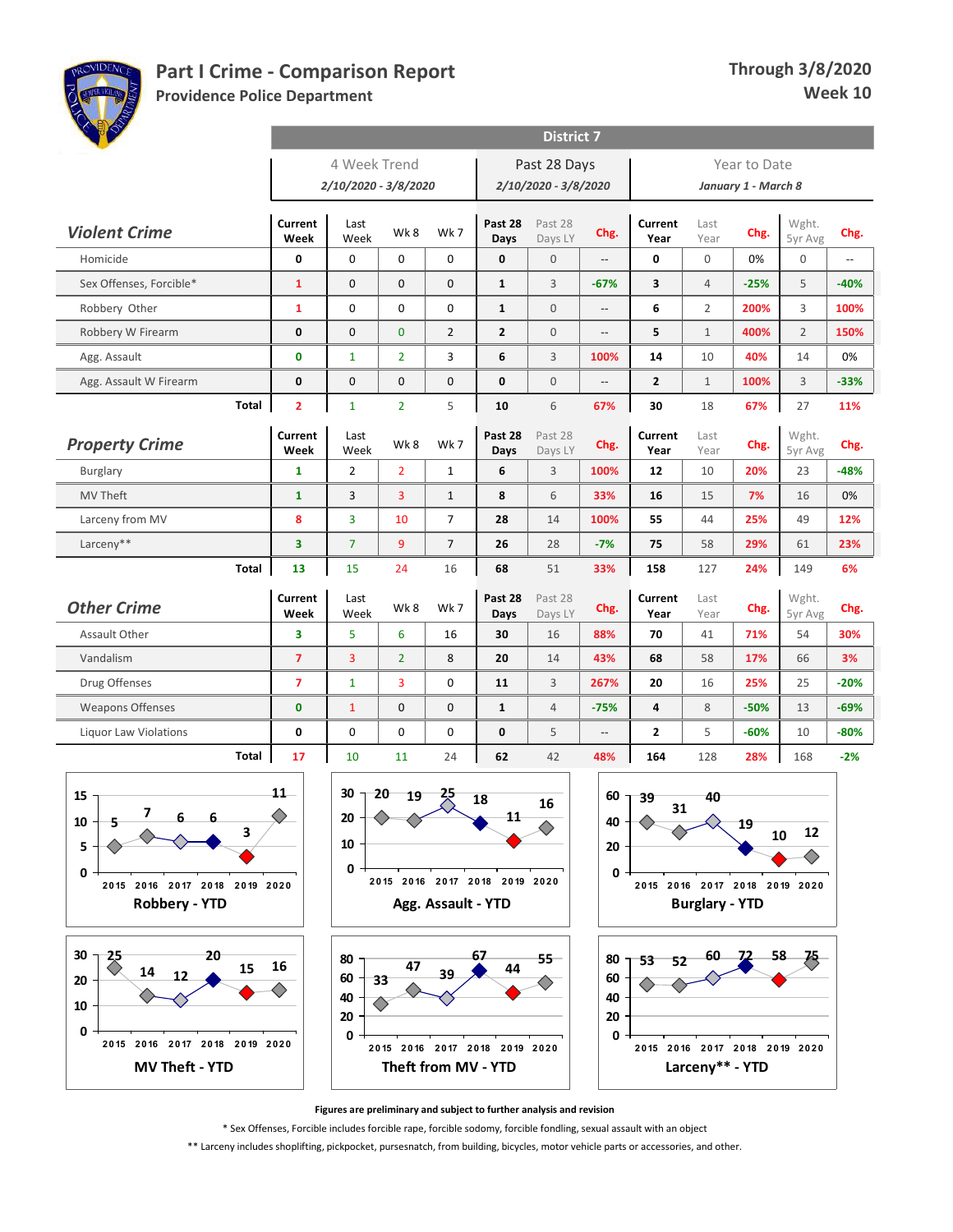

**29**

**Providence Police Department**

| <b>COLLEGE</b>                     |                 |                      |                |                |                         | <b>District 8</b>    |                |                         |                |                     |                  |                          |
|------------------------------------|-----------------|----------------------|----------------|----------------|-------------------------|----------------------|----------------|-------------------------|----------------|---------------------|------------------|--------------------------|
|                                    |                 | 4 Week Trend         |                |                |                         | Past 28 Days         |                |                         |                | Year to Date        |                  |                          |
|                                    |                 | 2/10/2020 - 3/8/2020 |                |                |                         | 2/10/2020 - 3/8/2020 |                |                         |                | January 1 - March 8 |                  |                          |
| <b>Violent Crime</b>               | Current<br>Week | Last<br>Week         | Wk8            | Wk 7           | Past 28<br>Days         | Past 28<br>Days LY   | Chg.           | Current<br>Year         | Last<br>Year   | Chg.                | Wght.<br>5yr Avg | Chg.                     |
| Homicide                           | 0               | $\Omega$             | $\Omega$       | 0              | $\mathbf 0$             | $\mathbf{0}$         | --             | $\mathbf 0$             | $\Omega$       | 0%                  | $\mathbf 0$      | Ξ.                       |
| Sex Offenses, Forcible*            | 0               | $\Omega$             | $\Omega$       | $\mathbf{1}$   | $\mathbf{1}$            | $\overline{2}$       | $-50%$         | $\mathbf{1}$            | $\overline{2}$ | $-50%$              | $\mathbf{1}$     | 0%                       |
| Robbery Other                      | 0               | 0                    | $\mathbf 0$    | 0              | $\mathbf 0$             | $\mathbf{0}$         | $\overline{a}$ | $\mathbf{1}$            | $\mathbf{1}$   | 0%                  | $\mathbf{1}$     | 0%                       |
| Robbery W Firearm                  | 0               | $\mathbf{0}$         | $\mathbf{0}$   | $\mathbf{0}$   | $\mathbf{0}$            | $\overline{0}$       | Ξ.             | $\mathbf{1}$            | $\overline{0}$ | 100%                | $\overline{0}$   | Ξ.                       |
| Agg. Assault                       | $\mathbf{1}$    | $\Omega$             | $\overline{2}$ | 0              | $\overline{\mathbf{3}}$ | $\overline{2}$       | 50%            | 4                       | 5              | $-20%$              | 3                | 33%                      |
| Agg. Assault W Firearm             | 0               | $\pmb{0}$            | $\pmb{0}$      | 0              | $\pmb{0}$               | $1\,$                | $\overline{a}$ | $\pmb{0}$               | $\overline{2}$ | $-100%$             | $\mathbf{1}$     | $\overline{a}$           |
| Total                              | $\mathbf{1}$    | $\mathbf 0$          | $\overline{2}$ | $\mathbf{1}$   | $\overline{\mathbf{a}}$ | 5                    | $-20%$         | $\overline{7}$          | 10             | $-30%$              | 6                | 17%                      |
| <b>Property Crime</b>              | Current<br>Week | Last<br>Week         | Wk8            | Wk7            | Past 28<br>Days         | Past 28<br>Days LY   | Chg.           | Current<br>Year         | Last<br>Year   | Chg.                | Wght.<br>5yr Avg | Chg.                     |
| <b>Burglary</b>                    | $\mathbf{1}$    | $\overline{0}$       | $\mathbf{1}$   | 0              | $\overline{\mathbf{2}}$ | $1\,$                | 100%           | 3                       | 5              | $-40%$              | 16               | $-81%$                   |
| <b>MV Theft</b>                    | $\mathbf 0$     | $\mathbf{0}$         | $\mathbf{0}$   | $\mathbf{1}$   | $\mathbf{1}$            | $\overline{2}$       | $-50%$         | $\overline{2}$          | $\overline{2}$ | 0%                  | $\overline{4}$   | $-50%$                   |
| Larceny from MV                    | 3               | $\mathbf{1}$         | $\overline{4}$ | $\overline{2}$ | 10                      | 9                    | 11%            | 18                      | 33             | $-45%$              | 29               | $-38%$                   |
| Larceny**                          | $\mathbf{1}$    | $\overline{2}$       | $\overline{2}$ | 3              | 8                       | 10                   | $-20%$         | 29                      | 21             | 38%                 | 23               | 26%                      |
| <b>Total</b>                       | 5               | $\overline{3}$       | $\overline{7}$ | 6              | 21                      | 22                   | $-5%$          | 52                      | 61             | $-15%$              | 71               | $-27%$                   |
| <b>Other Crime</b>                 | Current<br>Week | Last<br>Week         | Wk8            | Wk7            | Past 28<br>Days         | Past 28<br>Days LY   | Chg.           | Current<br>Year         | Last<br>Year   | Chg.                | Wght.<br>5yr Avg | Chg.                     |
| Assault Other                      | $\overline{2}$  | $\mathbf{1}$         | $\mathbf 0$    | 0              | $\overline{\mathbf{3}}$ | 5                    | $-40%$         | 10                      | 18             | $-44%$              | 15               | $-33%$                   |
| Vandalism                          | $\overline{2}$  | $\mathbf{1}$         | $\overline{2}$ | $\mathbf{1}$   | 6                       | $\overline{7}$       | $-14%$         | 22                      | 20             | 10%                 | 21               | 5%                       |
| Drug Offenses                      | $\mathbf 0$     | $\Omega$             | $\Omega$       | 0              | $\mathbf{0}$            | $\Omega$             | $\overline{a}$ | $\overline{\mathbf{3}}$ | $\Omega$       | 300%                | 3                | 0%                       |
| <b>Weapons Offenses</b>            | 0               | $\mathbf 0$          | $\mathbf 0$    | $\mathbf 0$    | $\mathbf{0}$            | $\overline{0}$       | $\overline{a}$ | $\mathbf{1}$            | $\overline{2}$ | $-50%$              | 3                | $-67%$                   |
| <b>Liquor Law Violations</b>       | $\mathbf 0$     | $\mathbf 0$          | $\mathbf 0$    | 0              | $\mathbf{0}$            | $\overline{0}$       | --             | $\mathbf 0$             | $\mathbf 0$    | 0%                  | $\mathbf 0$      | $\overline{\phantom{a}}$ |
| Total                              | 4               | $\overline{2}$       | $\overline{2}$ | $\mathbf{1}$   | 9                       | 12                   | $-25%$         | 36                      | 40             | $-10%$              | 42               | $-14%$                   |
| 3<br>$\overline{2}$<br>2           | $\overline{2}$  | 10                   |                |                | 7<br>5                  | 4                    | 40<br>30       | 20                      | 32             | 23                  |                  |                          |
| $\overline{2}$<br>1<br>0<br>0<br>0 |                 | 5<br>0               | 3<br>2         | $\pmb{0}$      |                         |                      | 20<br>10<br>0  | $\overline{ }$          |                |                     | 5<br>3           |                          |

**2 0 15 2 0 16 2 0 17 2 0 18 2 0 19 2 0 2 0**



**Robbery - YTD**



**Figures are preliminary and subject to further analysis and revision**

\* Sex Offenses, Forcible includes forcible rape, forcible sodomy, forcible fondling, sexual assault with an object